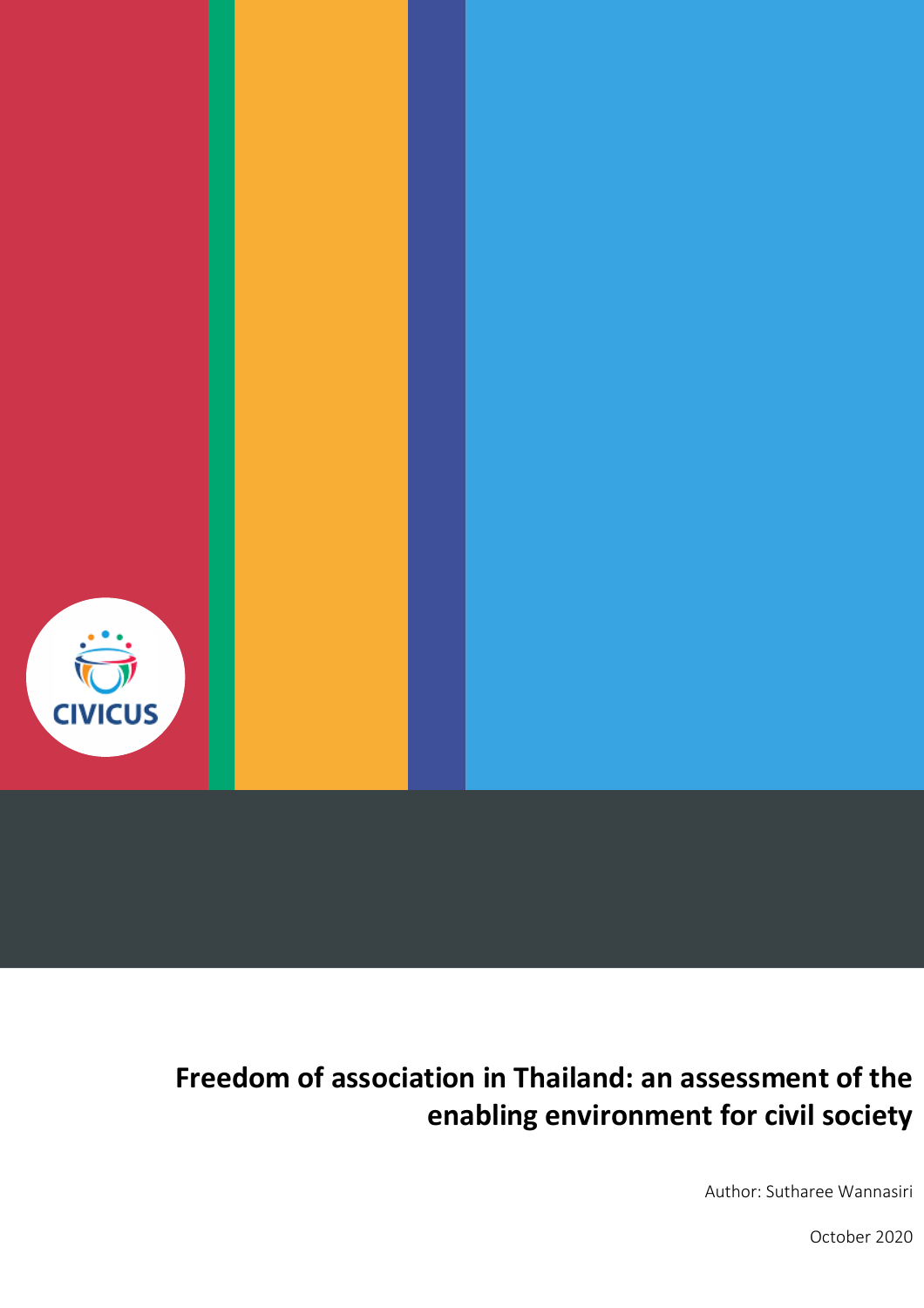# **Table of Contents**

| А.  |                                                                                     |
|-----|-------------------------------------------------------------------------------------|
| В.  |                                                                                     |
| C.  |                                                                                     |
| I.  |                                                                                     |
| Ш.  | The Labour Relations Act B.E. 2518 (1975) and the State Enterprise Labour Relations |
| D.  | Challenges to the enjoyment of the right to the freedom of association among civil  |
| I.  | Challenges to the enjoyment of the right to the freedom of association among        |
| Ш.  | Challenges to the enjoyment of the right to freedom of association among trade      |
| Е.  | Freedom of association in the context of the COVID-19 pandemic  24                  |
| F.  |                                                                                     |
| I.  |                                                                                     |
| ΙΙ. |                                                                                     |
|     | Regarding the protection of human rights during the COVID-19 pandemic29<br>III.     |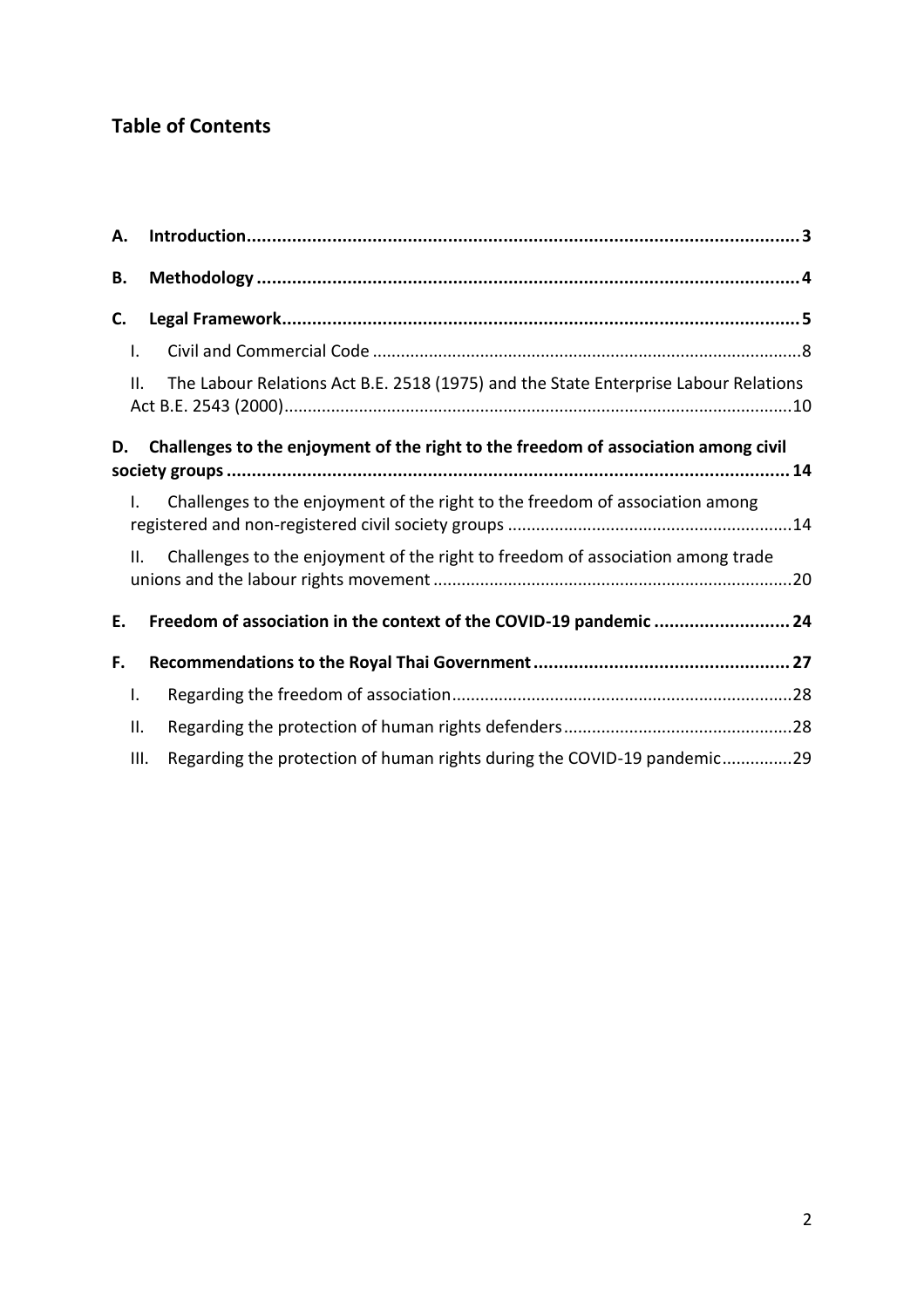# <span id="page-2-0"></span>**A. Introduction**

Thailand is a constitutional monarchy with King Rama X as the head of state. Thailand has faced years of political instability, violent crackdowns on protesters, social division and political polarisation between the ruling conservatives and the emerging middle class and grassroot opposition supporters.

On 24 March 2019, Thailand held its first national election since the junta-led National Council for Peace and Order (NCPO) staged a military coup in May 2014. The military-backed Phalang Pracharath Party and 18 other supporting political parties won a majority in the lower house and nominated the NCPO leader and retired army general, General Prayuth Chan-ocha, as prime minister. The election was generally peaceful with few reported incidents of irregularities. However, the restrictive regulatory framework governing the election and formation of political parties and judicial harassment of the political opposition have been widely criticised.<sup>1</sup> Within a year of the elections, the Constitutional Court had dissolved two political opposition parties, the Future Forward Party and Thai Raksa Chart Party.<sup>2</sup>

In an effort to address the COVID-19 pandemic, on 25 March 2020, the Thai government declared a nationwide state of emergency, effective from 26 March 2020. $3$  The government imposed several restrictions on fundamental human rights, including the freedoms of assembly and expression. For example, regulations issued under article 9 of the Emergency Decree banned gatherings, prohibited the reporting of 'fake news' or the dissemination of false information on the COVID-19 outbreak and imposed a night-time curfew.<sup>4</sup>

Thailand's civil society groups and social movements are diverse and vibrant. Members of civil society have organised and formed formal associations, such as non-profit organisations, foundations, professional associations, trade unions, religious organisations, international

1 'Thailand: Authorities must reverse dissolution of opposition Future Forward Party', Amnesty International, 21 February 2020, [https://www.amnesty.org/en/latest/news/2020/02/thailand-authorities-must-reverse](https://www.amnesty.org/en/latest/news/2020/02/thailand-authorities-must-reverse-dissolution-of-opposition-future-forward-party/)[dissolution-of-opposition-future-forward-party](https://www.amnesty.org/en/latest/news/2020/02/thailand-authorities-must-reverse-dissolution-of-opposition-future-forward-party/); 'Thailand: Court dissolves opposition party', Human Rights

<sup>3</sup> Declaration of the Emergency Situation in All Areas of the Kingdom, 25 March 2020. [http://www.mfa.go.th/main/contents/files/news3-20200326-161207-994002.pdf.](http://www.mfa.go.th/main/contents/files/news3-20200326-161207-994002.pdf)

Watch, 22 February 2020, [https://www.hrw.org/news/2020/02/22/thailand-court-dissolves-opposition-party.](https://www.hrw.org/news/2020/02/22/thailand-court-dissolves-opposition-party) <sup>2</sup> On 7 March 2019, the Constitutional Court ordered the dissolution of the Thai Raksa Chart Party due to its nomination of a member of the Royal Family as a prime minister candidate. The court ruled that Thai Raksa Chart's nomination of the princess was an act that undermines the democratic system under the constitutional monarchy. The Court said the monarchy has traditionally and constitutionally been above politics. Later, on 21 February 2020, the Constitutional Court ordered the dissolution of the Future Forward Party based on the allegations that the party took an illegal loan from its leader, Thanathorn Juangroongruangkit. The executive members of the two parties were also banned from politics for a period of 10 years.

<sup>4</sup> Regulation issued under Section 9 of the Emergency Decree on Public Administration in Emergency Situation B.E. 2548 (2005) No. 1, 25 March 2020, [http://www.mfa.go.th/main/contents/files/news3-20200329-164122-](http://www.mfa.go.th/main/contents/files/news3-20200329-164122-910029.pdf) [910029.pdf;](http://www.mfa.go.th/main/contents/files/news3-20200329-164122-910029.pdf) Regulation issued under Section 9 of the Emergency Decree on Public Administration in Emergency Situation B.E. 2548 (2005) No. 2, 2 April 2020, [http://www.mfa.go.th/main/contents/files/news3-](http://www.mfa.go.th/main/contents/files/news3-20200403-172644-254060.pdf) [20200403-172644-254060.pdf.](http://www.mfa.go.th/main/contents/files/news3-20200403-172644-254060.pdf)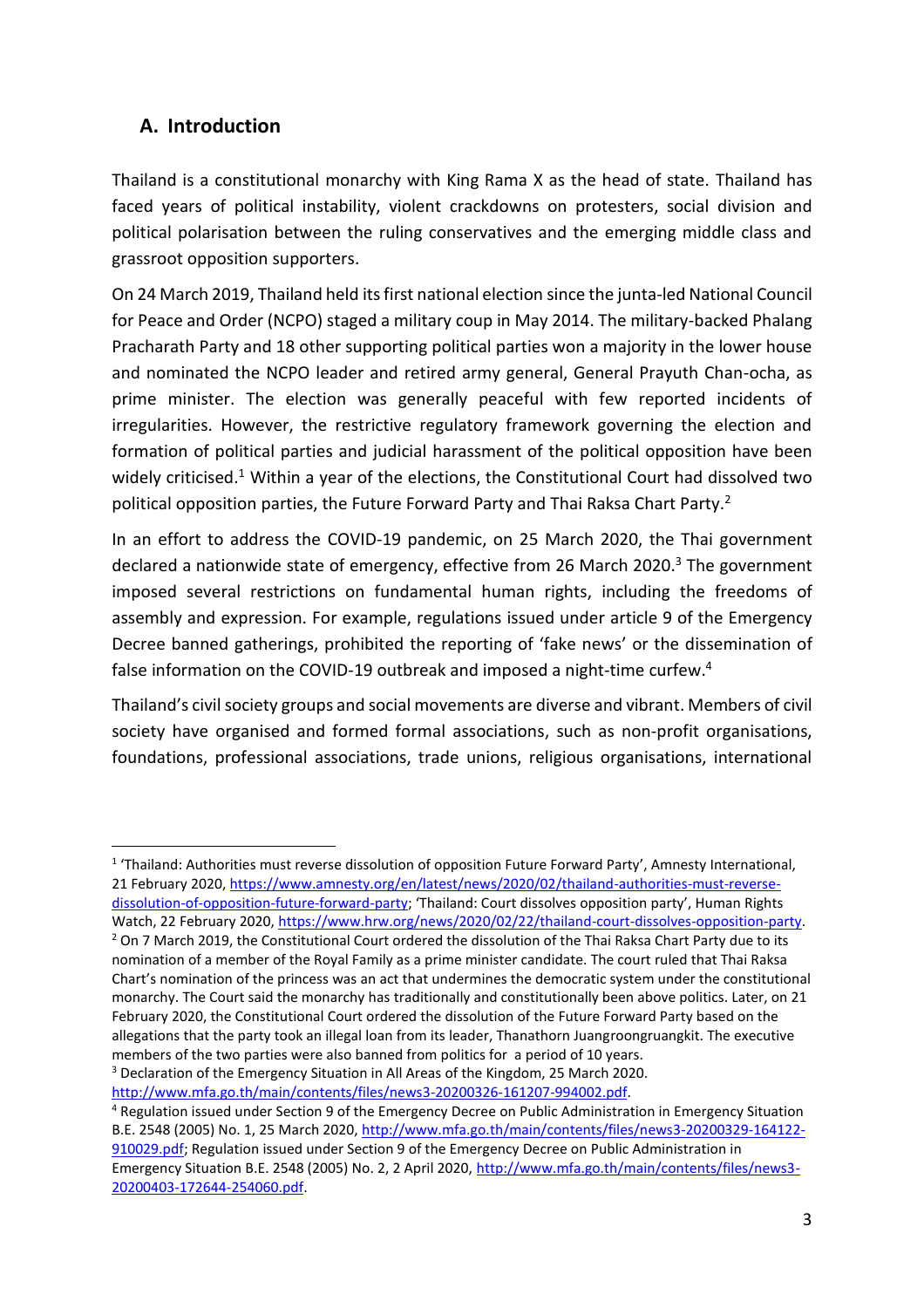organisations and cooperatives, and informal associations, such as peasant movements, student movements, grassroots networks and clubs.

Without the freedom of association, the ability of people to participate effectively in public affairs is significantly undermined. The space in which civil society groups operate has been seriously curtailed under the NCPO and military-led administrations. In 2017, the United Nations (UN) Human Rights Committee expressed concerns about Thailand's systematic use of criminal proceedings, particularly criminal defamation charges, against activists, human rights defenders and journalists.<sup>5</sup> Further, the UN Committee on Economic, Social and Cultural Rights is concerned about reports of enforced disappearances and killings of environmental and land rights activists, and impunity for these crimes. <sup>6</sup> Given these challenges, it is essential to assess the extent to which the legal and policy framework creates an enabling environment and the challenges that exist for civil society.

Thailand is rated as 'repressed' on the CIVICUS Monitor<sup>7</sup>, a research tool that provides quantitative and qualitative data on the state of civic freedoms in 196 countries. The data is generated through a collaboration with more than 20 civil society research partners and input from a number of independent human rights evaluations. Based on our analysis of multiple streams of data on civic space, each country's civic space is rated in one of five categories: '**Open**', '**Narrowed**', '**Obstructed**', '**Restricted**' and '**Closed**'.

# <span id="page-3-0"></span>**B. Methodology**

This report examines the government of Thailand's compliance with its international human rights obligations to create and maintain a safe and enabling environment for civil society groups. It identifies and analyses the legal and policy framework and its implementation, and the challenges these pose to the freedom of association of civil society groups. It further analyses the government of Thailand's fulfilment of the right to the freedom of association and unwarranted restrictions imposed on the operation of civil society groups and peoples' movements based on interviews, governmental and non-governmental reports and news articles. The final section of this report provides a series of recommendations.

The findings of this report are based on 15 interviews with 16 representatives of civil society groups, consisting of eight women and eight men. Those interviewed are civil society personnel and represent diverse backgrounds in relation to gender, ethnicity, religion, profession and economic status. Three interviews were conducted with representatives of labour rights groups; two interviews with representatives of rights groups focused on

<sup>5</sup> 'Concluding Observations on the second periodic report of Thailand', UN Human Rights Committee, UN Doc CCPR/C/TH/CO/2, 25 April 2017, para. 35

<sup>6</sup> 'Concluding Observations on the combined initial and second periodic reports of Thailand', UN Committee on Economic, Social and Cultural Rights, UN Doc E/C.12/THA/CO/1-2, 19 June 2015, para. 11.

<sup>7</sup> 'Thailand', CIVICUS Monitor, October 2020.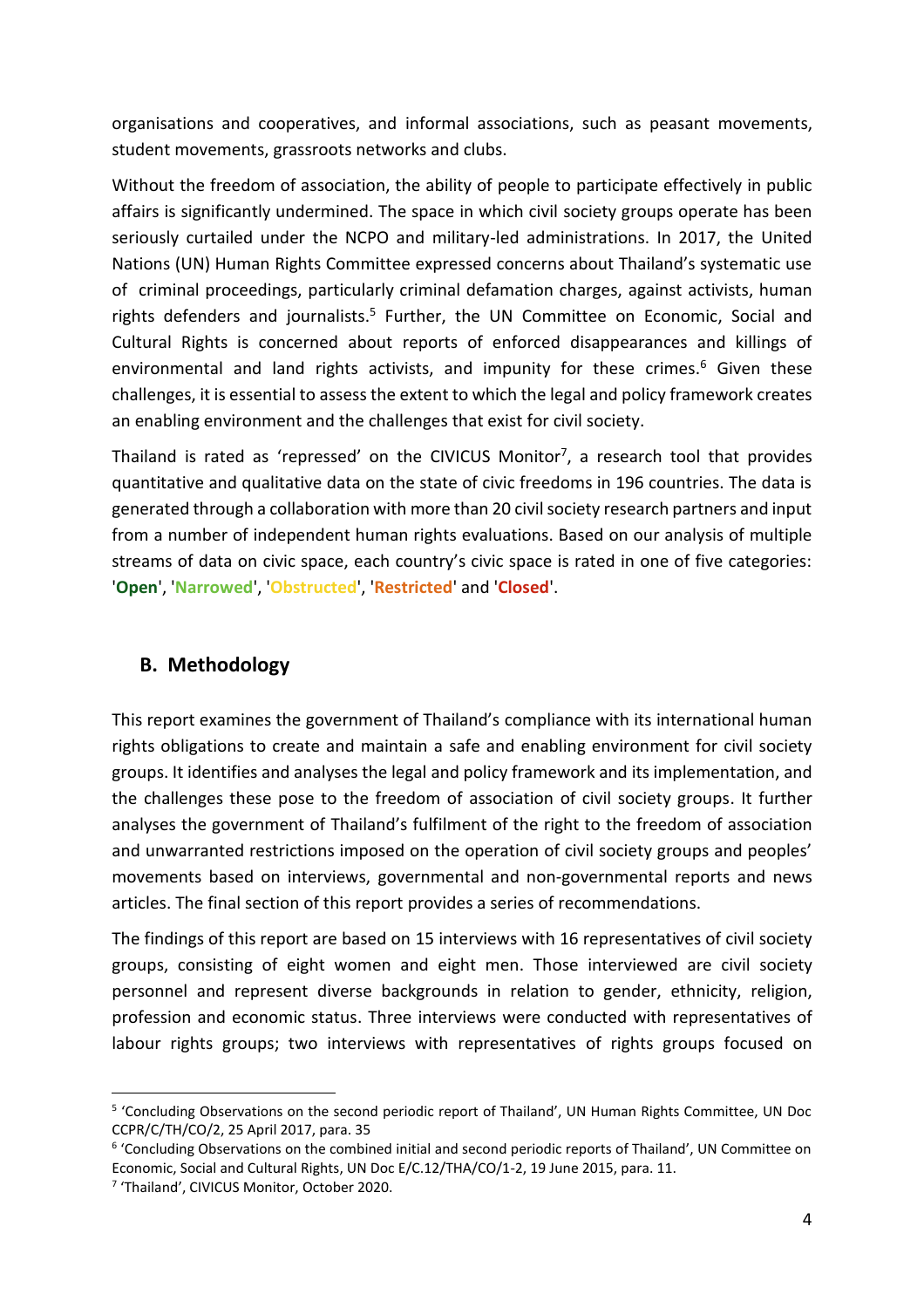religious minorities, e.g. Muslims in the southern border provinces; one interview with a representative of an Indigenous peoples group; one interview with a representative of a group working with people with disabilities; one interview with a representative of an LGBTQI+ group; two interviews with representatives of community-based groups and people living in poverty; and two interviews with representatives of international civil society organisations. The interview questions focused on the perceptions of civil society groups and can be found in Annex A.

All interviews were conducted in the Thai language except two, which were conducted in English. No one interviewed for this report received compensation and all interviewees were informed about the purpose of the interview, its voluntary nature and the ways in which the information shared would be used. All respondents gave their consent to be interviewed. All interviews except one were conducted by phone or via an online platform. The names of representatives of civil society groups are withheld in this report for protection of confidentiality and due to security concerns.

# <span id="page-4-0"></span>**C. Legal Framework**

International human rights treaties and the Thai Constitution specifically uphold the right to the freedom of association in Thailand. Article 22 of the International Covenant on Civil and Political Rights (ICCPR) and article 8 of the International Covenant on Economic, Social, and Cultural Rights (ICESCR), to both of which Thailand is a state party, guarantee the rights to the freedom of association and to form, join and operate trade unions. ICCPR article 22 states that: "No restrictions may be placed on the exercise of this right other than those which are prescribed by law and which are necessary in a democratic society in the interests of national security or public safety, public order (ordre public), the protection of public health or morals or the protection of the rights and freedoms of others."

Thailand participated in both the first and the second cycle of the UN Human Rights Council Universal Periodic Review (UPR) in October 2011 and May 2016. During the first cycle, the government of Thailand received a total of 183 recommendations, 134 of which it accepted and 49 it rejected. During the second cycle, Thailand received a total of 249 recommendations, of which 187 were accepted and 62 rejected.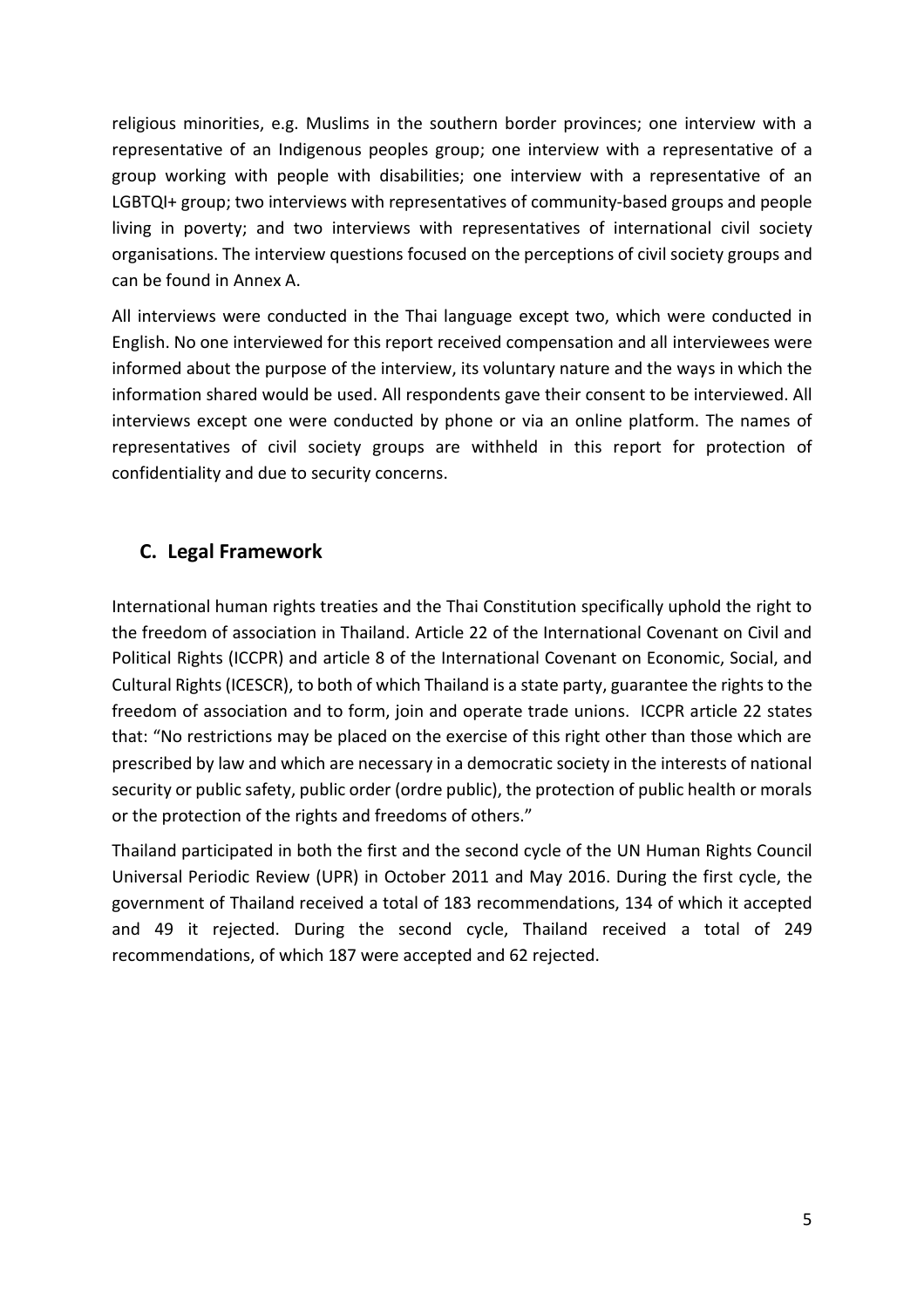#### **Recommendations received by Thailand and voluntary commitments on the freedom of association and an enabling environment for civil society under the Universal Periodic Review<sup>8</sup>**

Thailand received several recommendations on the promotion and protection of the freedom of association and the creation of an enabling environment for civil society. However, most of these recommendations were noted rather than accepted by the government. Two voluntary pledges were made to uphold these rights. **Recommendations**

# • Propose concrete dates for visits by the Special Rapporteurs on freedom of opinion and expression, and freedom of association and assembly, respectively (Noted);

- Ensure that the right to freedom of opinion is respected, including by reviewing article 112 of the Penal Code, and ensure a safe environment that promotes the rights of all people to freely associate and assemble without hindrances (Noted);
- Guarantee and respect the right to freedom of expression, association and assembly, putting an end to arbitrary detentions and arrests and any act of harassment against political actors and civil society, including human rights defenders (Noted);
- Immediately end all infringement on the rights to freedom of expression, association and peaceful assembly under section 44 of the 2014 interim Constitution, the Computer Crimes Act, and articles 112 and 116 of the Penal Code and unconditionally release persons detained or imprisoned for exercising these rights (Noted);
- Issue a standing invitation to all Special Procedures and establish a calendar (Accepted);
- Engage civil society in the follow-up implementation process of the Universal Periodic Review recommendations (Accepted);
- Enable the participation of civil society and NGOs also in the follow-up process to this review (Accepted);
- Translate into Thai and make public the recommendations received during its UPR and broadly engage civil society in the process of follow-up and implementation of accepted recommendations (Accepted);
- Remove undue restrictions and infringements to the enjoyment of freedoms of expression, association and peaceful assembly (Noted);
- Engage in a review of special security laws, with a view to amending legislation and regulations which restrict or deny freedoms of expression, association and peaceful assembly that are inconsistent with obligations under international law, including the Internal Security Act, the Computer Crimes Act, the Emergency Decree, the Official Information Act, and lèse-majesté provisions (Noted);

<sup>&</sup>lt;sup>8</sup> 'Report of the working group on Universal Periodic Review: Thailand', UN Human Rights Council, UN Doc A/HRC/19/8, 8 December 2011; 'Report of the working group on Universal Periodic Review: Thailand, Addendum', UN Human Rights Council, UN.Doc A/HRC/19/8/Add.1, 6 March 2012; 'Report of the working group on Universal Periodic Review: Thailand', UN Human Rights Council, UN Doc A/HRC/33/16, 15 July 2016; 'Report of the working group on Universal Periodic Review: Thailand, Addendum', UN Human Rights Council, UN Doc A/HRC/33/16/Add.1, 7 September 2016.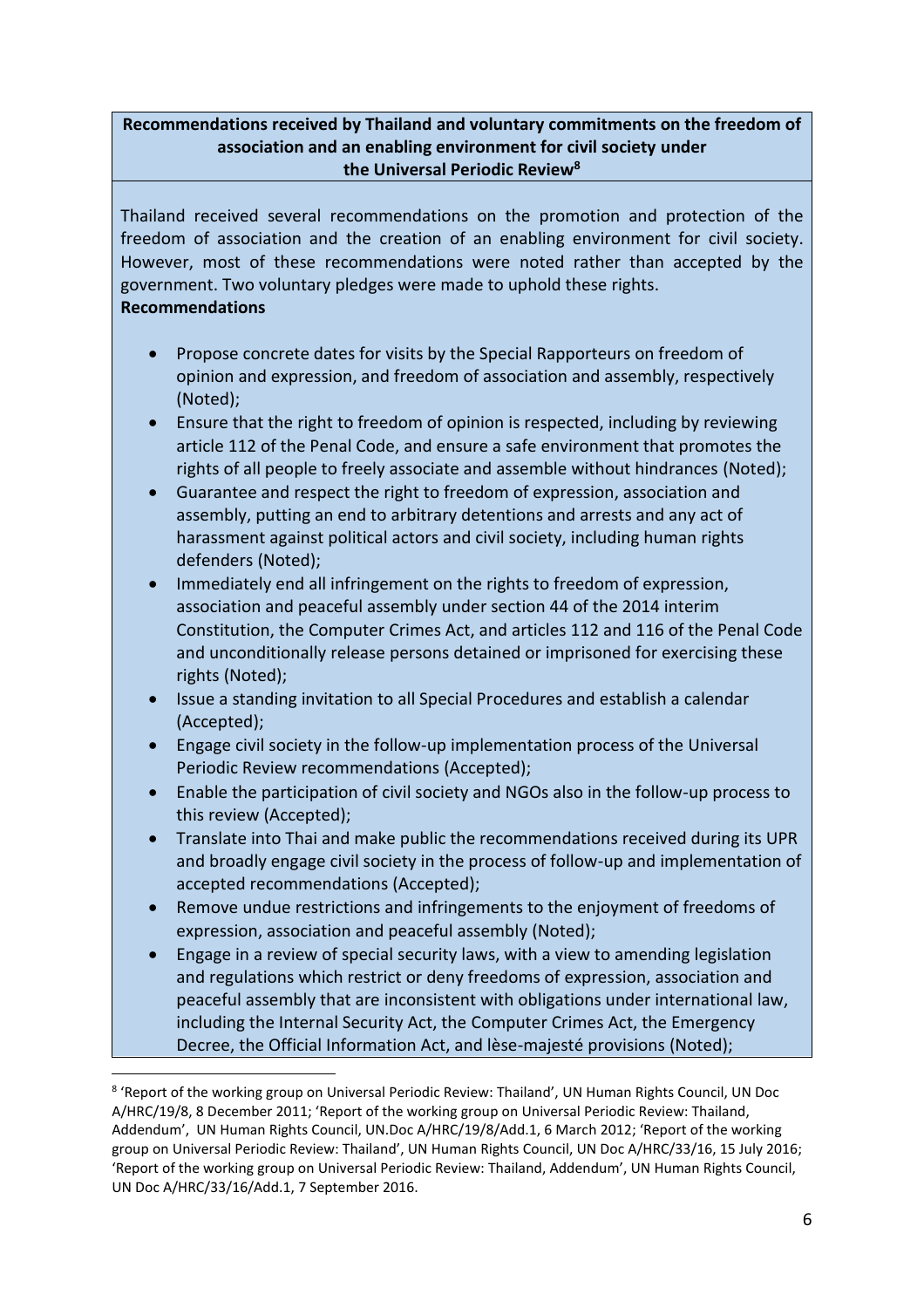- Ensure, through legislative reforms, that protection and promotion of laws of freedom of expression as well as of peaceful assembly and association are guaranteed for all inhabitants of the country (Noted);
- Issue a standing invitation to all Special Procedures (Accepted);
- Ensure that its legislation is consistent with international human rights law pertaining to freedom of expression (Accepted);
- Ensure public and transparent proceedings in cases concerning violations of the lèse- majesté legislation and the 2007 Computer Crimes Act (Accepted);
- Strengthen efforts to ensure adequate legal counselling for all persons charged for violations of the lèse-majesté legislation and the 2007 Computer Crimes Act (Accepted);
- Promote a culture of equality through the equal participation of all members of society and, in particular the participation of women in rural areas (Accepted);

#### **Voluntary pledges and commitments**

- Thailand pledged to become a party to the Convention for the Protection of All Persons from Enforced Disappearance, International Labour Organization (ILO) Conventions No. 87 on Freedom of Association and Protection of the Right to Organise and No. 98 on the Right to Organise and Collective Bargaining;
- Thailand pledged to promote cooperation with civil society and the international community in the follow-up to the implementation of the National Human Rights Plan and the recommendations from the first cycle.

Section 42 of the Constitution of the Kingdom of Thailand B.E. 2560 (2017) upholds the right to the freedom of association, stipulating that "a person shall enjoy the liberty to unite and form an association, co-operative, union, organisation, community, or any other group." However, this freedom may be subject to a restriction prescribed under "the law enacted for the purpose of protecting public interest, for maintaining public order or good morale, or for preventing or eliminating barriers or monopoly."<sup>9</sup> The restrictions to this right allowed under the Constitution are slightly different from the grounds permitted by international laws, such as those preventing and eliminating trade barriers or economic monopoly.

The following national legislation has been identified as commonly being used to regulate the registration, governance and operation of formal associations, including foundations, associations and trade unions:

- 1. The Civil and Commercial Code and relevant ministerial regulations under the Ministry of Interior (MOI) and the Ministry of Labour (MOL);
- 2. The Labour Relations Act B.E. 2518 (1975) and relevant ministerial regulations;
- 3. The State Enterprise Labour Relations Act B.E. 2543 (2000) and relevant ministerial regulations.

<sup>&</sup>lt;sup>9</sup> Constitution of the Kingdom of Thailand B.E. 2560 (2017), section 42.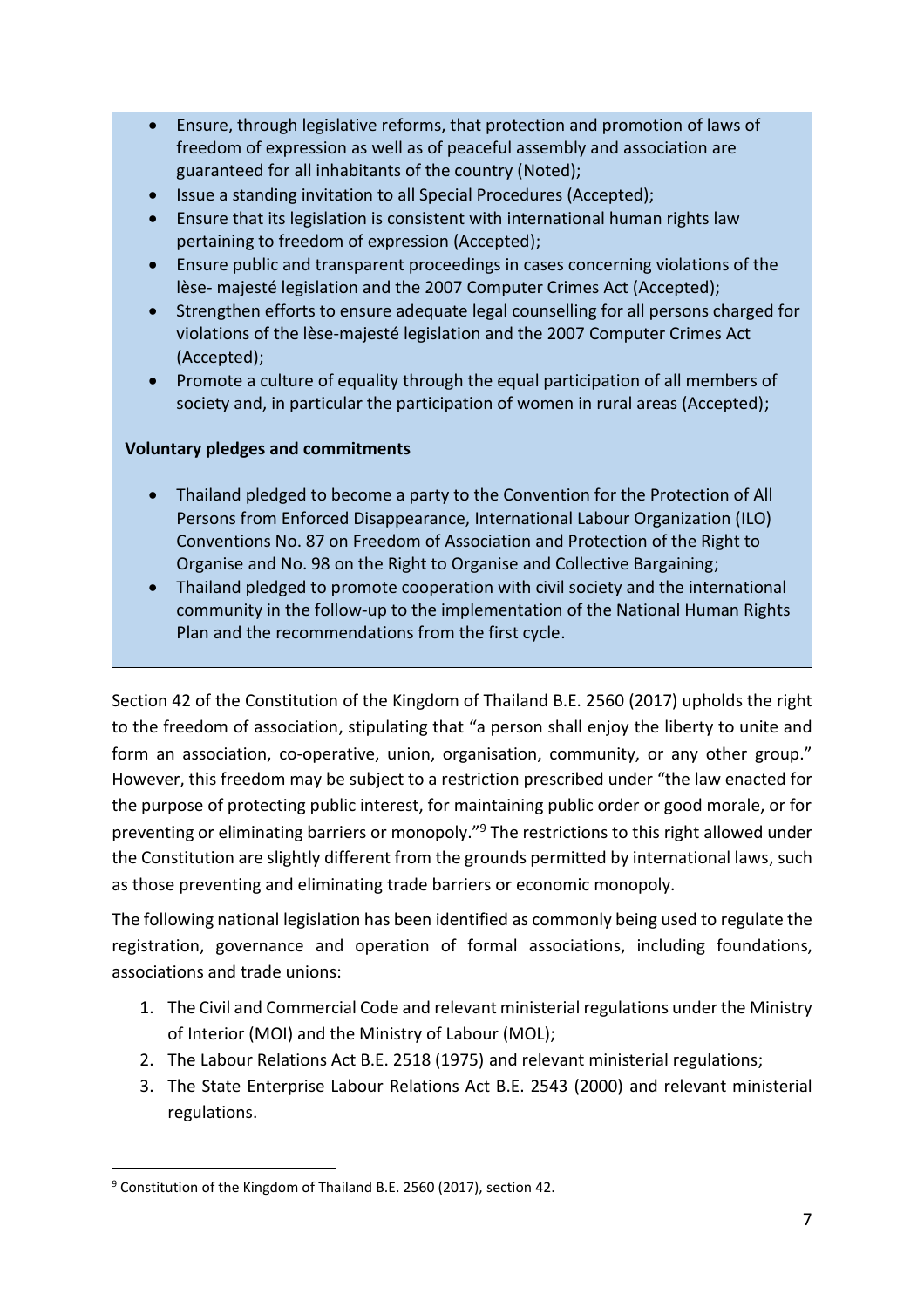These national laws contain several legal provisions that are problematic or pose challenges to the formation and operation of civil society groups. The selective and discriminatory enforcement of these laws increase procedural, financial and public perception challenges to the operations of civil society. Although these national laws provide critical protection measures, they are limited and rarely enforced or interpreted in the interest of civil society.

#### <span id="page-7-0"></span>**I. Civil and Commercial Code**

The Department of Provincial Administration under the MOI categorised non-profit organisations (NPOs) operating in Thailand into two groups:

- (1) NPOs with legal entity, commonly registered as foundations and associations with charitable objectives. As of April 2019, there were 13,572 foundations and 12,973 associations registered with the Department of Provincial Administration.<sup>10</sup>
- (2) NPOs without legal entity, meaning that the organisation is not registered with the authorities and operates in an individual capacity.

The Order Maintenance Division 2 of the Department of Provincial Administration encourages NPOs to register formally, for the benefit of tax exemption and financial transparency and to reduce the risks of engaging in money laundering and providing financial resources to terrorist groups.<sup>11</sup> Based on the interviews conducted with key informants, local civil society groups in Thailand register as a foundation or association. However, the majority of Thai CSOs are not registered with the authorities due to legal and administrative barriers which will be discussed in the following section.

Sections 78 to 109 of the Civil and Commercial Code recognise the legal status of an association which is set up by a group of at least three founding members for the purpose of conducting any activity with a specified goal that is not contrary to the law and is carried out continuously and collectively, without the objective to share any profit or income arising from such activities. The law requires at least 10 individual members for the first meeting of an association. The registration does not require an initial investment or assets, but the objective of an association cannot be contrary to the law and public morals or undermine public order and national security.<sup>12</sup>

In addition, section 82 of the Civil and Commercial Code emphasises that the registrar official has the power to consider the status and behaviour of the proposed board members of an association. If the status or behaviour of the proposed board members are deemed inappropriate or unsuitable for the objective or the operation of an association, the registrar

 $10$  'Do you know what the advantages of registration as a foundation or an association are?', Ministry of Interior, Department of Provincial Administration, 6 September 2019, [https://multi.dopa.go.th/omd2/news/cate1/view17.](https://multi.dopa.go.th/omd2/news/cate1/view17)

 $11$  Ibid.

<sup>&</sup>lt;sup>12</sup> Civil and Commercial Code, section 82.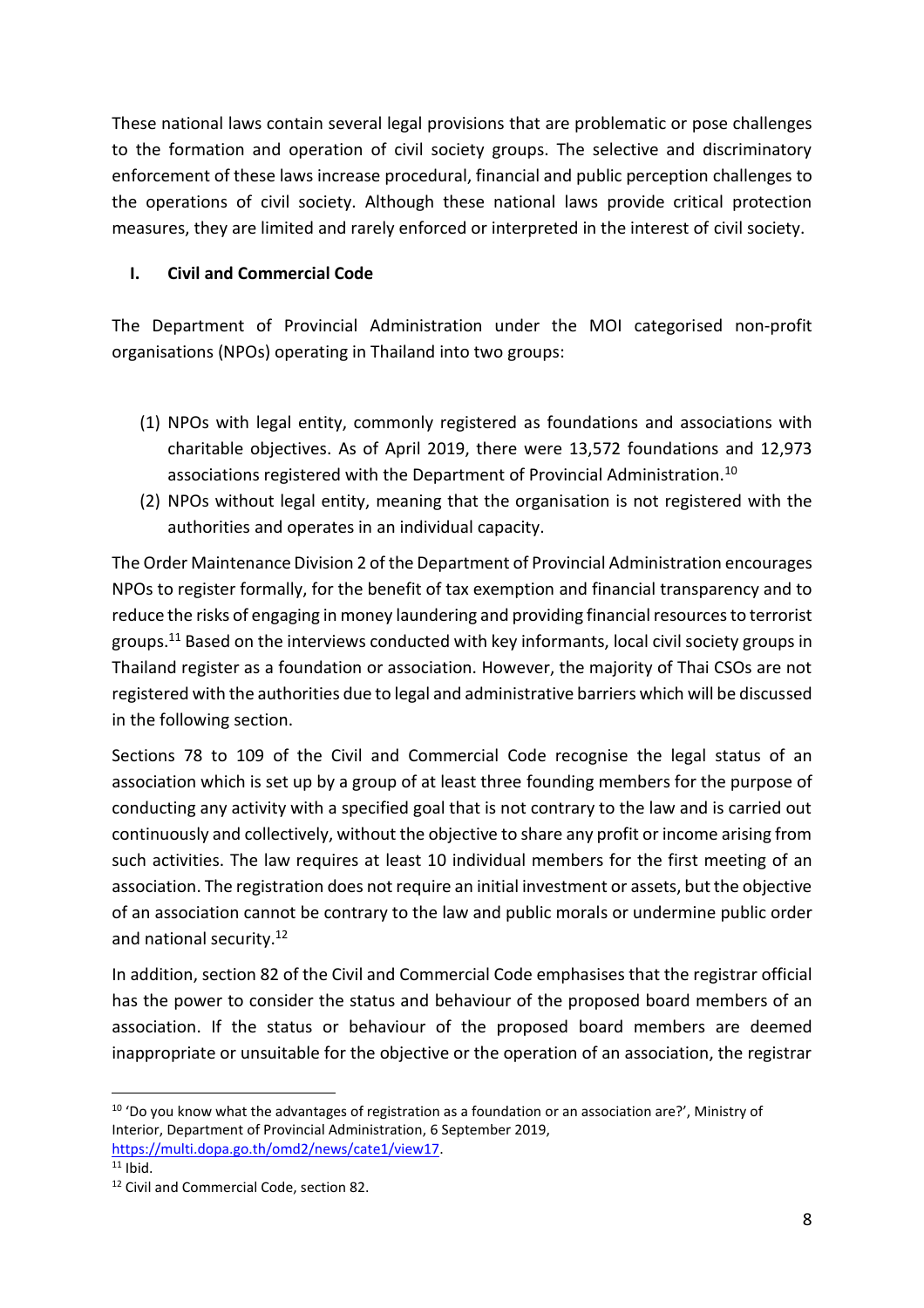can reject the application of the board members.<sup>13</sup> The board members are responsible for the legal representation and operation of the association, as well as the holding of an annual general assembly.

Registrar offices are available at the provincial level, usually under the provincial governors. For Bangkok the registrar office is the Permanent Secretary of the MOI, but every foundation and association registered in Thailand has to send their documents to Bangkok for verification.

An association is required to notify the government of its first initial meeting and its annual general assembly.<sup>14</sup> The law requires associations to send a list of their board members to the government and apply for the registration and approval of their board members.<sup>15</sup>

Under section 102 of the Civil and Commercial Code, the registrar is authorised to withdraw the name of an association from the registration database, which results in the dissolution of an association. A registrar can cancel an association's name on the grounds that the association's objectives or the operations are contrary to the law and public morals or are undermining public order and national security.<sup>16</sup> The registrar can exercise this authority without judicial oversight. The board members of an association can appeal against this decision to the Minister of Interior.<sup>17</sup>

A foundation in Thailand is described in sections 110 to 136 of the Civil and Commercial Code as a legal entity set up to support charity, religion, science, art, literature, education, or any public interest. The law requires a minimum of three founding members to register a foundation, at least one of whom must be a Thai national.<sup>18</sup>

The law also designates broad authority to the registrar official to accept or reject a foundation's registration and the appointment of board members.<sup>19</sup> A registrar or a public prosecutor can submit a request to dissolve a foundation to the court based on the grounds that a foundation has carried out its operation contrary to the law and public morals, or is undermining public order and national security.<sup>20</sup> A request for dissolution of a foundation is examined and decided upon by a judge.<sup>21</sup>

The registrar also has "the power to inspect, control and supervise the carrying out of the activities of the foundation in conformity with the law and the regulations of the

 $13$  Ibid.

<sup>14</sup> Ibid., section 93.

<sup>&</sup>lt;sup>15</sup> Ibid., section 85.

 $16$  Ibid., sections 101 and 102.

<sup>&</sup>lt;sup>17</sup> Ibid., section 103.

<sup>&</sup>lt;sup>18</sup> 'A Manual on operating foundations and associations', Ministry of Interior, Department of Provincial Administration, 2018,

[https://multi.dopa.go.th/omd2/assets/modules/work\\_manual/uploads/4dec5a02dabec8107c62e91ddc41f0b6](https://multi.dopa.go.th/omd2/assets/modules/work_manual/uploads/4dec5a02dabec8107c62e91ddc41f0b65c52c51338ee8348121831470391220.pdf) [5c52c51338ee8348121831470391220.pdf.](https://multi.dopa.go.th/omd2/assets/modules/work_manual/uploads/4dec5a02dabec8107c62e91ddc41f0b65c52c51338ee8348121831470391220.pdf)

<sup>19</sup> Civil and Commercial Code, section 115.

<sup>&</sup>lt;sup>20</sup> Ibid., section 131.

<sup>&</sup>lt;sup>21</sup> Ibid., section 132.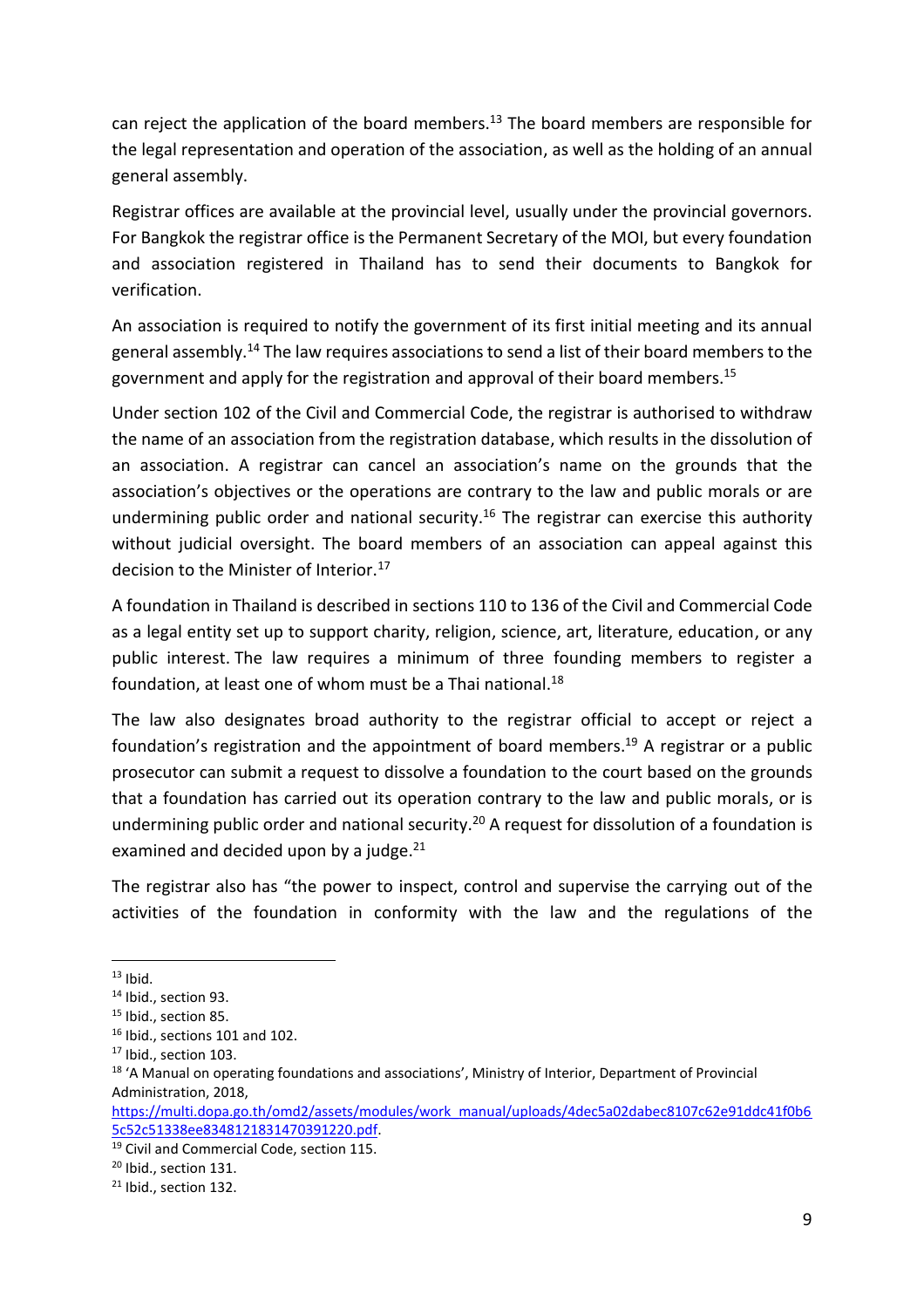foundation."<sup>22</sup> The registrar can order a foundation to provide accounting books, explanations and other documents, or summon individuals for questioning concerning the operation of a foundation.<sup>23</sup> The provision also authorises the registrar to enter the offices of a foundation between sunrise and sunset for inspection.<sup>24</sup>

The MOI has prescribed the rules and regulations that apply to the establishment of a foundation in Thailand. The MOI's regulations require a minimum financial investment or assets for the registration of a foundation.<sup>25</sup> The regulations further require foundations to submit annually a list of names of board members, an annual activity report, an audited financial report and minutes of board meetings. 26

Traditionally, foundations and associations were advised to declare in their objectives that they will not engage in political activity. However, according to a 4 August 1992 Cabinet Resolution, foundations and associations are permitted to engage in limited political activities by "contributing to activities that promote and support a constitutional monarchy regime, maintaining neutrality and cannot provide any financial resources or assets to a politician or a political party."<sup>27</sup> This provision must be included in the objective of the organisation.

# <span id="page-9-0"></span>**II. The Labour Relations Act B.E. 2518 (1975) and the State Enterprise Labour Relations Act B.E. 2543 (2000)**

Workers' rights to form a trade union and engage in collective bargaining with their employers are guaranteed under ILO Conventions 87 and 98, both of which Thailand has not ratified despite its voluntary pledge during its first UPR in October 2011.<sup>28</sup>

The Labour Relations Act (LRA) and the State Enterprise Labour Relations Act (SELRA) are two national laws governing the establishment of trade unions and collective bargaining relationships between employers and employees in the private sector and state-owned

<sup>22</sup> Ibid., section 128.

 $23$  Ibid.

 $24$  Ibid.

 $25$  For example, the initial investment requirement for a foundation is at either 250,000 Baht or 500,000 Baht (approx. US\$7,900 and approx. US\$15,800) depending on the objective for which a foundation is being incorporated, whereby part of the investment must be evidenced in cash while another part may be evidenced in the form of assets. For a foundation set up for charitable activities to promote education, sport, religion, disaster prevention, treatment, research, or prevention of HIV/AIDS and drug abuses, or that is established by government agencies, 200,000 Baht (approx. US\$6,300) of cash or investment plus 100,000 Baht (approx. US\$3,200) of cash is required for registration. See Letter No. Mor Thor 0402/ Wor 1548, Ministry of Interior, 19 September 1991; Letter No. Mor Thor 0402/ Wor 2073, Ministry of Interior, 18 December 1991.

<sup>&</sup>lt;sup>26</sup> 'Regulations on a registration, operation and a database of a foundation B.E. 2545', Ministry of Interior, 30 July 2002.

 $27$  Cabinet Resolution on the amendment of rules and regulations on a registration of foundation, association and charity organisation, 4 August 1992.

<sup>&</sup>lt;sup>28</sup> Thailand made a voluntary pledge to "become a party to the Convention for the Protection of All Persons from Enforced Disappearance, ILO Conventions No. 87 on Freedom of Association and Protection of the Right to Organise and No. 98 on the Right to Organise and Collective Bargaining," on 12 October 2011. See UPR info Database,<https://upr-info-database.uwazi.io/en/entity/ooci3tdksyq?searchTerm=thailand>.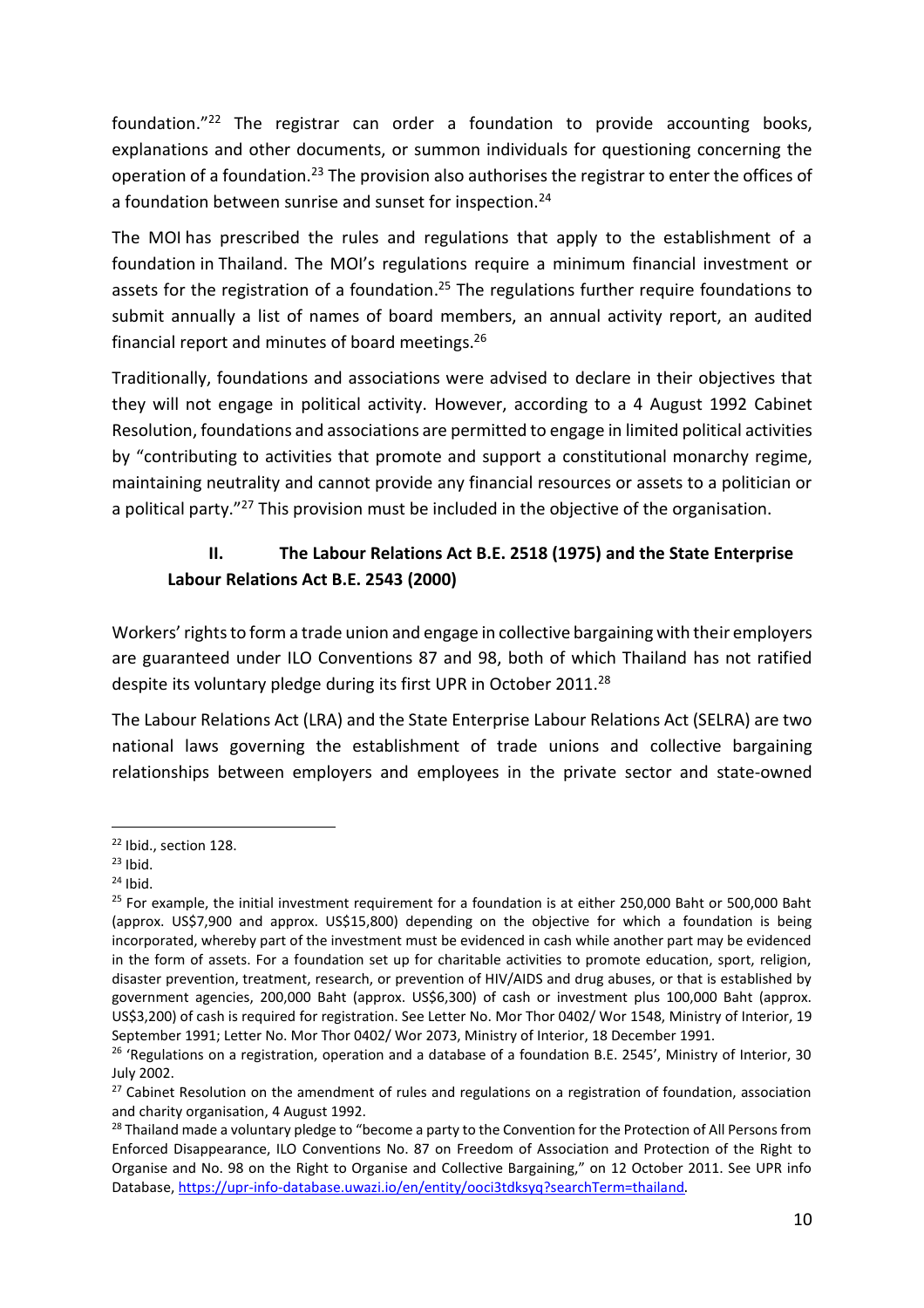enterprises.<sup>29</sup> Currently, there is no national law upholding the rights to organise and bargain for civil servants, government employees and workers in the agricultural and other informal sectors.

LRA and SELRA allow workers in the private business sector and in state-owned enterprises to formally register trade unions, labour federations and labour congresses. Employers are also permitted to form employers' associations and employers' federations. This report will only focus on the freedom of association of workers.

According to the Department of Labour Protection and Welfare of the MOL, as of May 2020, there were 48 state enterprise trade unions with 172,477 members and 1,408 private trade unions with 457,010 members. There is one state enterprise trade union federation, 21 private trade union federations and 15 trade union congresses. Out of the 1,408 private trade unions, 560 are unions limited to employees of one company and 848 are industrial trade unions.<sup>30</sup> One hundred unions represent workers at management level and 1,308 represent workers at the operational level.<sup>31</sup>

The ILO estimated a trade union density rate of 3.5 per cent in Thailand in 2016.<sup>32</sup> There are over 17 million workers in the formal labour force,<sup>33</sup> but only around 620,000 are members of trade unions.<sup>34</sup> The low trade union density rate is a result of several factors, including resistance from employers, restrictive laws, administrative and bureaucratic registration procedures and a lack of respect for workers' rights.

#### *Trade union registration*

All trade unions must be registered with the registrar official, the Director-General of the Department of Welfare and Labour Protection.<sup>35</sup> The objectives of a trade union are to represent and protect interests relating to the state of employment and to promote good relationships between employers and employees, and among employees themselves.<sup>36</sup> A member of a trade union cannot be a member of a second union. The LRA requires that at least 10 employees apply for a trade union registration. They must be employed by the same employer, or employed in a business of the same nature, regardless of the number of employers, and be a Thai national.<sup>37</sup> The 10 employees who have the right to establish a trade

<sup>&</sup>lt;sup>29</sup> A state enterprise is a commercial entity in which the Thai government holds a majority of ownership, such as the electricity, railway and postal services.

<sup>&</sup>lt;sup>30</sup> Industrial unions cover several companies within the same industry.

<sup>&</sup>lt;sup>31</sup> 'Numbers of labour organisations in Thailand', Ministry of Labour, Department of Labour Protection and Welfare, May 2020, [http://relation.labour.go.th/2018/attachments/category/107/669-0001.pdf.](http://relation.labour.go.th/2018/attachments/category/107/669-0001.pdf)

<sup>32</sup> Statistics on union membership, ILO, [https://ilostat.ilo.org/topics/union-membership.](https://ilostat.ilo.org/topics/union-membership/) 33 Labour Statistics, Official of National Statistics,

[http://statbbi.nso.go.th/staticreport/page/sector/en/02.aspx.](http://statbbi.nso.go.th/staticreport/page/sector/en/02.aspx)

<sup>&</sup>lt;sup>34</sup> 'Numbers of labour organisations in Thailand', op. cit.

<sup>&</sup>lt;sup>35</sup> Labour Relations Act B.E. 2518 (1975), section 89.

<sup>&</sup>lt;sup>36</sup> Ibid., section 86.

<sup>&</sup>lt;sup>37</sup> Ibid., section 88.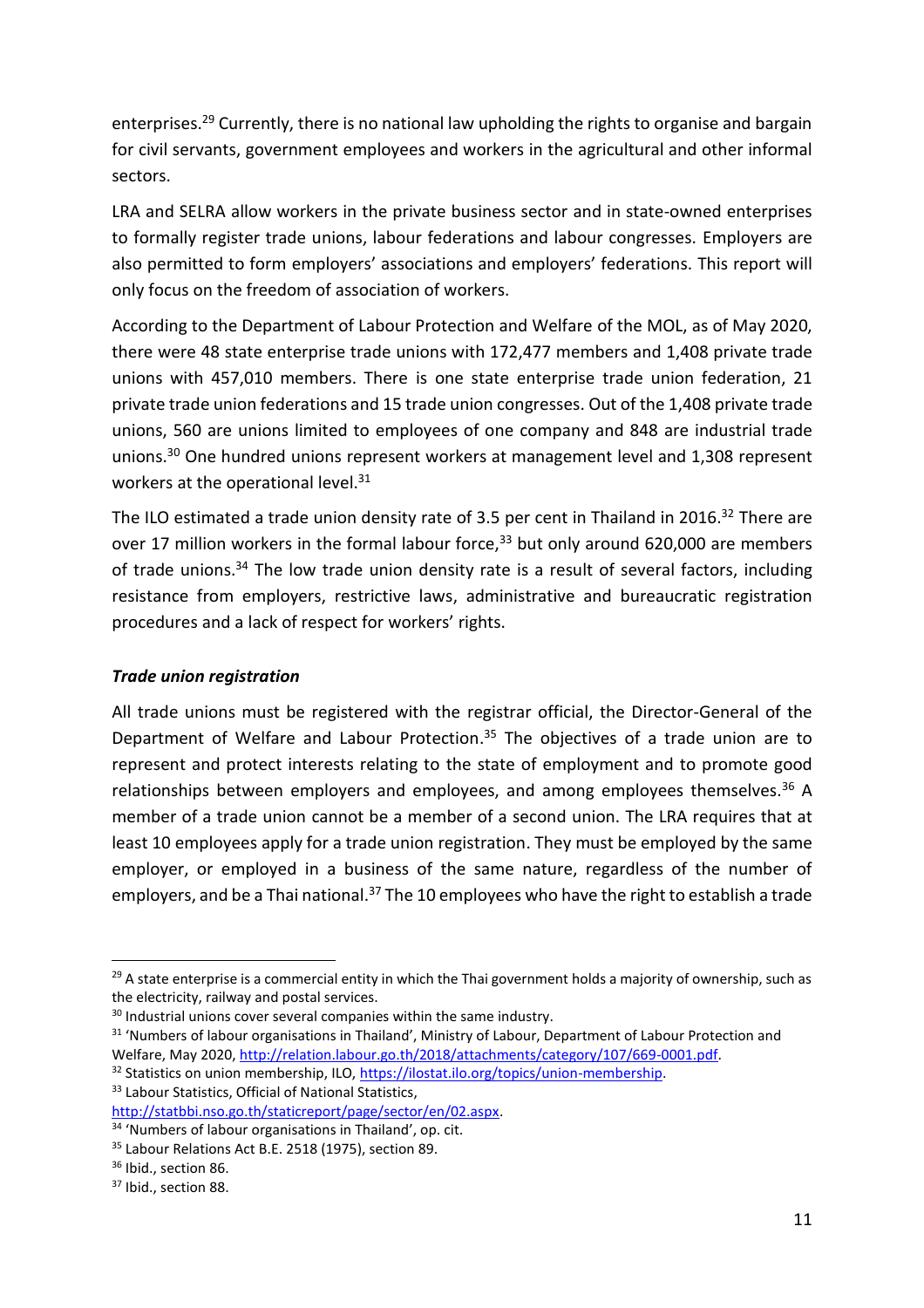union must submit an application containing articles of association, name, age, occupation and address to the registrar.<sup>38</sup>

Under the LRA, a trade union is able to (1) demand and negotiate for settlements and acknowledge agreement with an employer or employers' association regarding the activities of its members; (2) manage and carry out activities for the benefit of its members; (3) provide information regarding employment opportunities for its members; (4) provide advisory services for resolving problems or eliminating disagreements relating to administration and working methods; (5) provide welfare services relating to the allocation of funds or properties for its members or for the public benefit; and (6) collect membership fees.<sup>39</sup>

A state enterprise trade union has an additional objective, which is "to act or provide cooperation for enhancing the efficiency and maintaining the interest of a state enterprise." $^{40}$ Each state enterprise can have only one trade union. <sup>41</sup> To register, SELRA requires at least 10 employees who are not part of management, are Thai nationals and are employed by the same state enterprise. They must submit the articles of association and their name, age, occupation and address to the registrar.<sup>42</sup> In addition, SELRA requires founders to submit a list of names of at least 10 per cent of employees who wish to be a member when registering. 43

#### *Trade union membership*

Members of a trade union in the private sector must be currently employed by the same employer or employed in a business of the same nature. <sup>44</sup> However, an employee who is "a superior or an executive with the power to hire, reduce wages, dismiss the employment, take disciplinary or reward actions cannot become a member of a trade union established by other employees." <sup>45</sup> They are permitted to establish a separate trade union.

Members of a state enterprise trade union must be currently employed by the same state enterprise. Members must constitute no less than 25 per cent of the total employees but this does not include employees engaged in work characterised as being occasional, contingent, seasonal, or project work.<sup>46</sup> Members who are superiors or in a management positions cannot become a member of a state enterprise union.<sup>47</sup>

<sup>&</sup>lt;sup>38</sup> Ibid., section 89.

<sup>&</sup>lt;sup>39</sup> Ibid., section 98.

<sup>40</sup> State Enterprise Labour Relations Act B.E. 2543 (2000), sections 6 and 40.

<sup>41</sup> Ibid., section 40.

<sup>42</sup> Ibid., sections 41 and 43.

<sup>43</sup> Ibid., section 43.

<sup>44</sup> Labour Relations Act, op. cit., section 95.

<sup>45</sup> Ibid.

<sup>46</sup> State Enterprise Labour Relations Act, op. cit., section 42.

<sup>&</sup>lt;sup>47</sup> Ibid., section 51.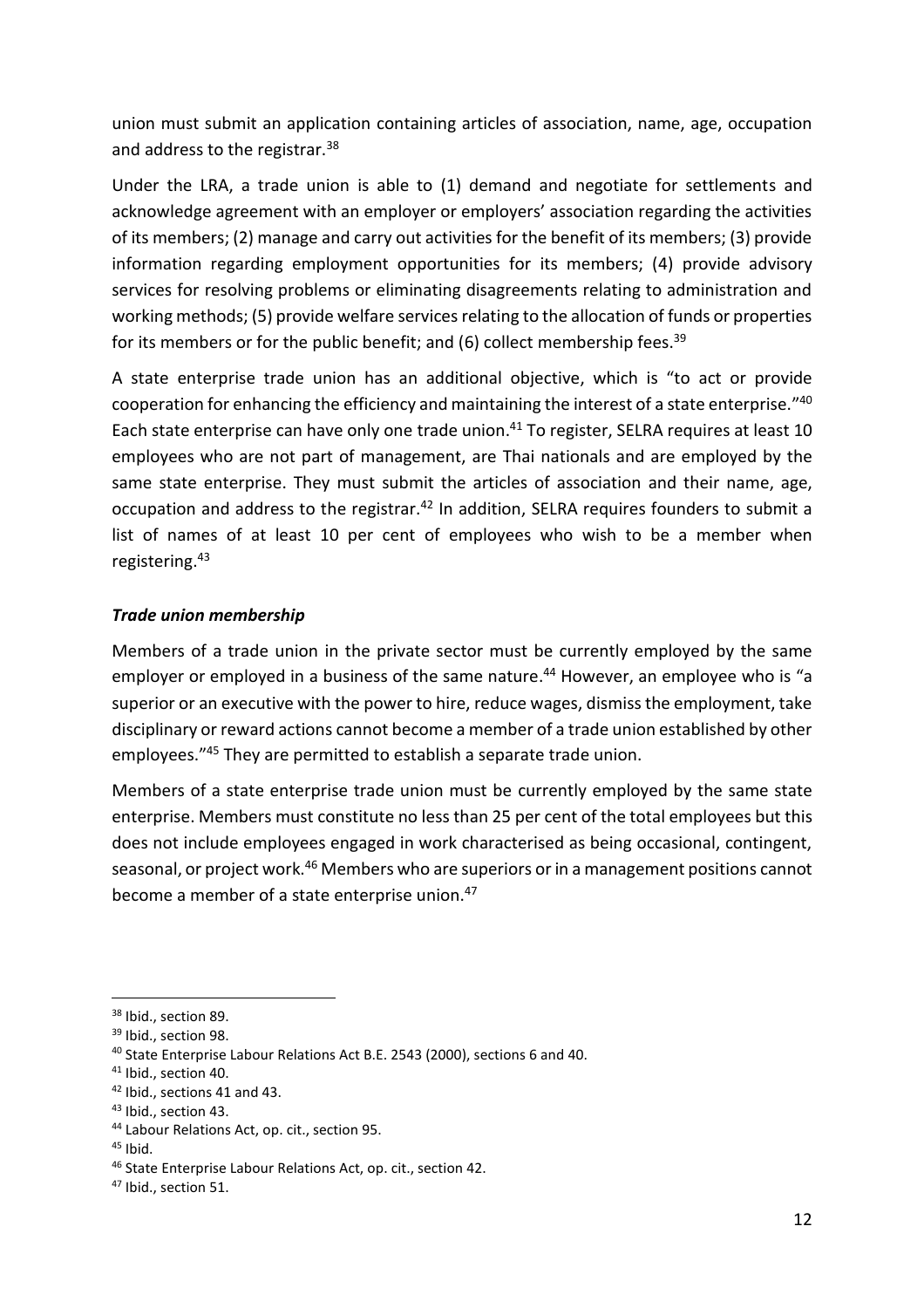#### *Responsibilities of trade unions*

All trade unions and state enterprise trade unions must provide a registration list of all its members, keep the registration list at its office and make it available for inspection when required. <sup>48</sup> All trade unions must declare their working hours. They must arrange for annual accounting audits and submit a balance sheet with the audit report to the general assembly of the trade union for endorsement and submit a copy to the registrar official. 49

The LRA protects a trade union, its board members, its sub-committee members and its staff members, by exemption from criminal and civil prosecution, when they engage in the following activities: (1) negotiate with an employer to discuss labour rights claims and employment conditions; (2) cause, assist, persuade, or encourage a strike by its members; (3) explain and publish facts about labour disputes; (4) arrange for a rally or peaceful gatherings for strike.<sup>50</sup> Nevertheless, these individuals are not protected from criminal charges when engaging in activities constituting criminal offences, such as endangering public safety, offences against life and body, offences against liberty and reputation and offences against property.<sup>51</sup>

Similar protections are listed in SELRA for state enterprise trade unions. Board members, subcommittee members and staff members are exempted from civil and criminal prosecution when they engage in (1) negotiations with an employer to discuss labour rights claims and employment conditions and (2) explaining or publishing facts about the operation of the trade union and labour disputes.<sup>52</sup> SELRA contains similar exceptions to the LRA, in that board members, sub-committee members and union staff may be liable to criminal prosecution if they engage in activities on the same grounds as in LRA.<sup>53</sup>

A registrar official can (1) enter a trade union office for inspection; (2) order trade union board members and staff to submit documents or provide testimony; and (3) question or summon board members and staff on the conduct of trade union activities.<sup>54</sup>

While section 22 and 99 of the LRA permit a trade union in the private sector to engage in a strike, sections 33 and 34 of SELRA impose serious restrictions by prohibiting state enterprise workers and state enterprise trade unions from organising a strike.<sup>55</sup>

<sup>48</sup> Labour Relations Act, op. cit., section 104; State Enterprise Labour Relations Act, op. cit., section 60.

<sup>49</sup> Labour Relations Act, op. cit., section 108; State Enterprise Labour Relations Act, op. cit., section 61.

<sup>50</sup> Labour Relations Act, op. cit., section 99.

 $51$  Ibid.

<sup>52</sup> State Enterprise Labour Relations Act, op. cit., section 58.

 $53$  Ibid.

<sup>54</sup> Labour Relations Act, op. cit., section 105.

<sup>55</sup> Labour Relations Act, op. cit., sections 22 and 99; State Enterprise Labour Relations Act, op. cit., sections 33 and 34.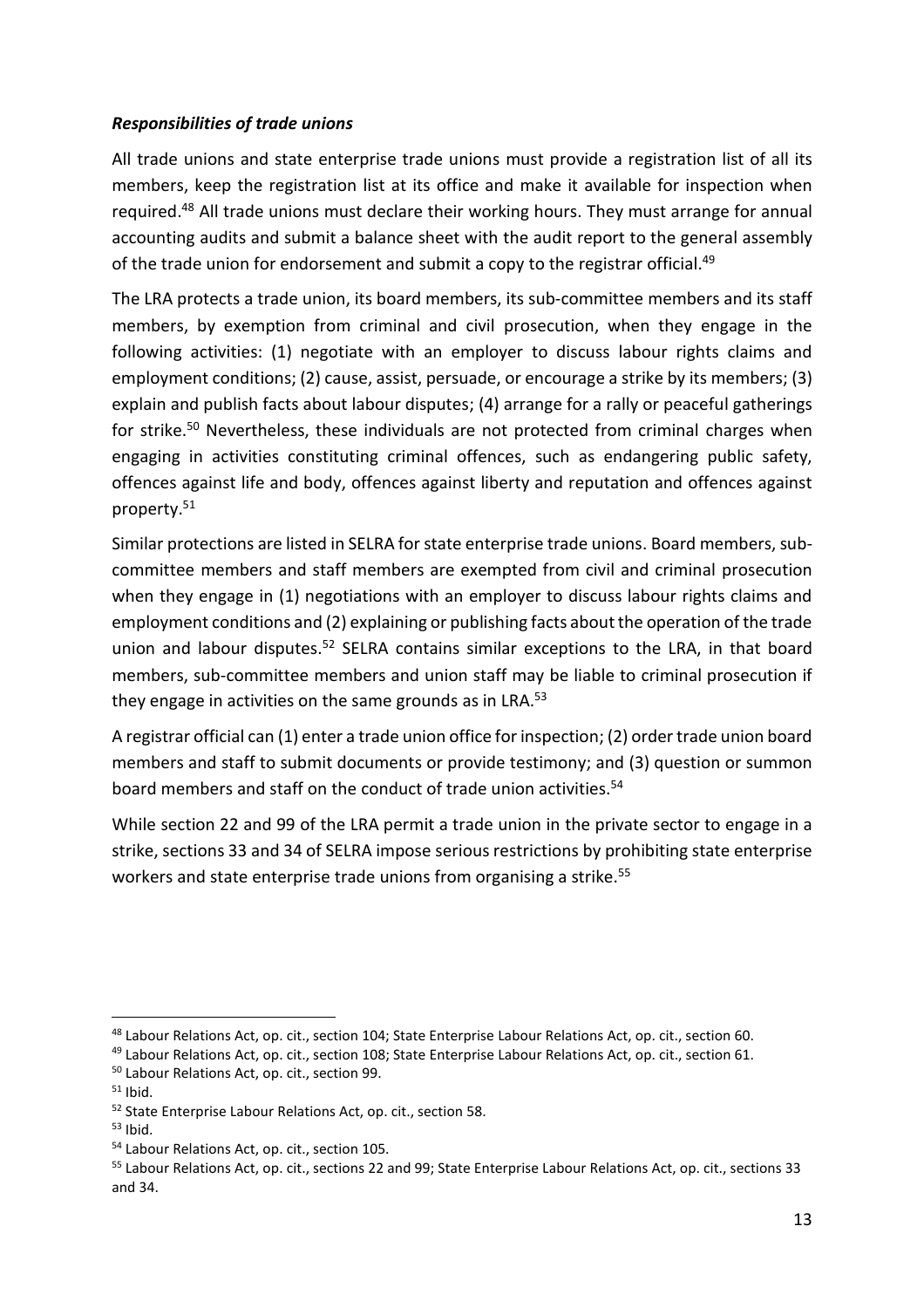#### *Protection measures*

Sections 34 and 35 of SELRA and sections 121 to 127 of the LRA adopt specific protection measures for board members, staff and representatives of trade unions and state enterprise labour unions by prohibiting employers from conducting "unfair practices" such as the termination of employment of trade union representatives and board members while under collective bargaining agreements, discouraging employees from engaging in a trade union, or obstructing or intervening in the business of trade unions and state enterprise unions. <sup>56</sup> These legal provisions are positive examples of how a state can proactively enact protection measures against retaliation by employers and to protect workers' rights to the freedom of association. However, these legal protections are often not enforced to protect workers and trade union leaders from retaliation by employers or have been interpreted by the courts to favour employers. For example, these legal protections do not apply to workers who are in the process of establishing a trade union.

# <span id="page-13-0"></span>**D. Challenges to the enjoyment of the right to the freedom of association among civil society groups**

# <span id="page-13-1"></span>**I. Challenges to the enjoyment of the right to the freedom of association among registered and non-registered civil society groups**

State officials often label critics, rights activists and civil society organisations (CSOs) in Thailand as 'radical', 'anti-development', or 'acting as a foreign agent'. <sup>57</sup> Since the military coup in 2014, Thai authorities have undertaken surveillance and have put increasing pressure on local and international CSOs, particularly organisations working on civil and political rights. Despite this, the Thai government has persistently denied any allegations of reprisals and intimidation against human rights activists.<sup>58</sup>

The following section examines three main challenges to the registration and operation of civil society groups in Thailand, namely, legal and administrative barriers, lack of access to funding and resources and restrictions imposed on civil society operations.

# **(1) Legal and administrative barriers in registration**

Although in Thailand registration is not mandatory for all associations, formal registration procedures are sometimes burdensome and bureaucratic, requiring significant administrative

<sup>56</sup> Labour Relations Act, op. cit., sections 121 to 127; State Enterprise Labour Relations Act, op. cit., sections 34 to 35.

<sup>57</sup> 'Prime Minister urged NGOs to distribute correct information to the people', Post Today, 24 March 2017, [https://www.posttoday.com/politic/news/486778.](https://www.posttoday.com/politic/news/486778)

<sup>&</sup>lt;sup>58</sup> 'Foreign Ministry rebuts UN human rights report denouncing Thailand', Thai PBS World, 15 September 2018, [https://www.thaipbsworld.com/foreign-ministry-rebuts-un-human-rights-report-denouncing-thailand.](https://www.thaipbsworld.com/foreign-ministry-rebuts-un-human-rights-report-denouncing-thailand/)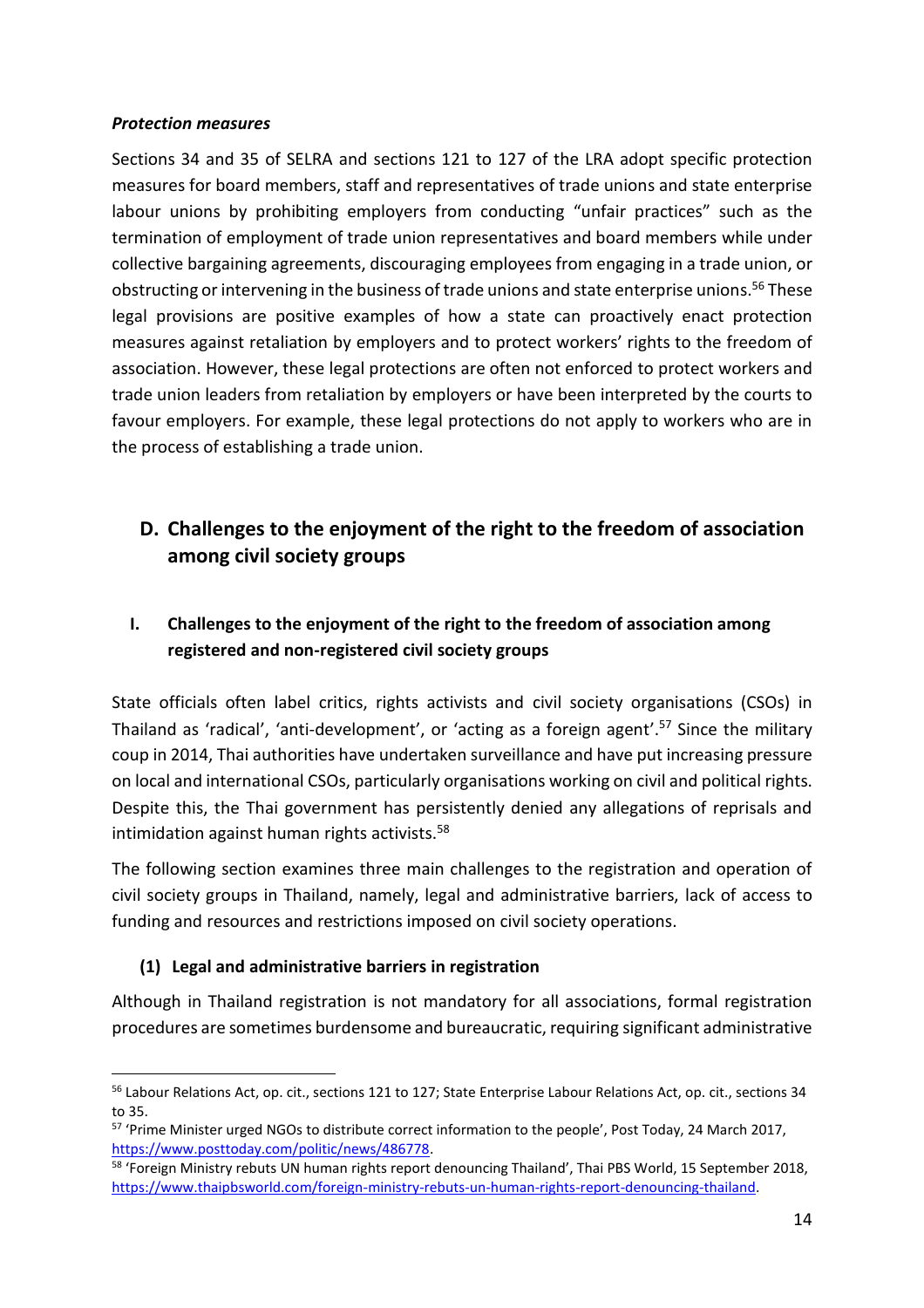information and financial resources. These extensive legal and administrative requirements may impede the registration and operation of civil society groups.

Human rights organisations such as Amnesty International Thailand (AI Thailand), prodemocracy groups, student networks and labour groups were subject to multiple forms of intimidation and restrictions for carrying out their work during the NCPO administration. Internet Law Reform Dialogue (iLaw), a human rights organisation promoting democracy and the freedom of expression, documented that between 2014 and 2018, Thai authorities intervened or banned at least 200 public events organised by civil society groups, such as student, academic, grassroots and labour networks, to promote democratic reform or discussions on human rights issues.<sup>59</sup> For example, in September 2016, Thai police threatened to arrest two employees of Amnesty International who participated in the launch of a report documenting allegations of torture committed by security forces in Thailand. AI Thailand was pressured to cancel the event.<sup>60</sup> In July 2018, Thai police banned screening of a film on the persecution of a blogger in Vietnam, citing that they had received a complaint from the Vietnamese Embassy.<sup>61</sup> In August 2018, AI Thailand was pressured by Thai authorities to cancel the screening of a film on a pro-democracy student activist in Hong Kong.<sup>62</sup>

Additionally, Thai authorities have invoked powers under section 82 of the Civil and Commercial Code to obstruct the registration of AI Thailand. On 9 November 2018, a Bangkok registrar official denied an application by Mr Netiwit Chotiphatphaisan to become a new committee member of AI Thailand, which is registered as an association, citing his "improper demeanour or the lack of qualification to be a member of the committee."<sup>63</sup> The organisation appealed against the decision and received a letter from the MOI dated 16 May 2019 explaining that the registrar had received information from the police's Special Branch Bureau that Mr Chotiphatphaisan faced four criminal charges for violating NCPO Order No. 3/2558, which bans political gatherings of more than five people. According to the authorities his behaviour was deemed "contrary to the objective of the association and demonstrates a negative role model for the youth." Further, it was considered that his behaviour was "inappropriate" and may "undermine public order and national security."<sup>64</sup> On 25 September 2019, the MOI rejected AI Thailand's on the Mr Chotiphatphaisan's application to join as a

<sup>&</sup>lt;sup>59</sup> 'Statistics on the bans and interferences of public activities during the NCPO administration', Internet Law Reform Dialogue, September 2018, [https://freedom.ilaw.or.th/blog/banonpublicactivities.](https://freedom.ilaw.or.th/blog/banonpublicactivities)

 $60$  'Amnesty Thailand's torture allegations spark arrest threat', Associated Press, 28 September 2016. [https://apnews.com/962997c82b6847f1a7cecc89592330a8.](https://apnews.com/962997c82b6847f1a7cecc89592330a8)

<sup>61</sup> 'Film screening cancelled in Bangkok after Vietnam complains', Bangkok Post, 4 July 2018, [https://www.bangkokpost.com/thailand/general/1497414/film-screening-cancelled-in-bangkok-after](https://www.bangkokpost.com/thailand/general/1497414/film-screening-cancelled-in-bangkok-after-vietnam-complains)[vietnam-complains.](https://www.bangkokpost.com/thailand/general/1497414/film-screening-cancelled-in-bangkok-after-vietnam-complains)

<sup>62</sup> Internet Law Reform Dialogue, September 2018, op. cit.

<sup>&</sup>lt;sup>63</sup> 'Explanation about the case that the Bangkok Association Registrar (Director General of Department of Provincial Administration) has officially refused to allow Mr. Netiwit Chotiphatphaisal to sit as a board member of Amnesty International Thailand', Amnesty International Thailand, 25 September 2019, [https://www.amnesty.or.th/en/latest/news/748.](https://www.amnesty.or.th/en/latest/news/748)

<sup>&</sup>lt;sup>64</sup> Letter No. Mor Thor 0307.5/12277, Ministry of Interior, Department of Provincial Administration, 16 May 2019.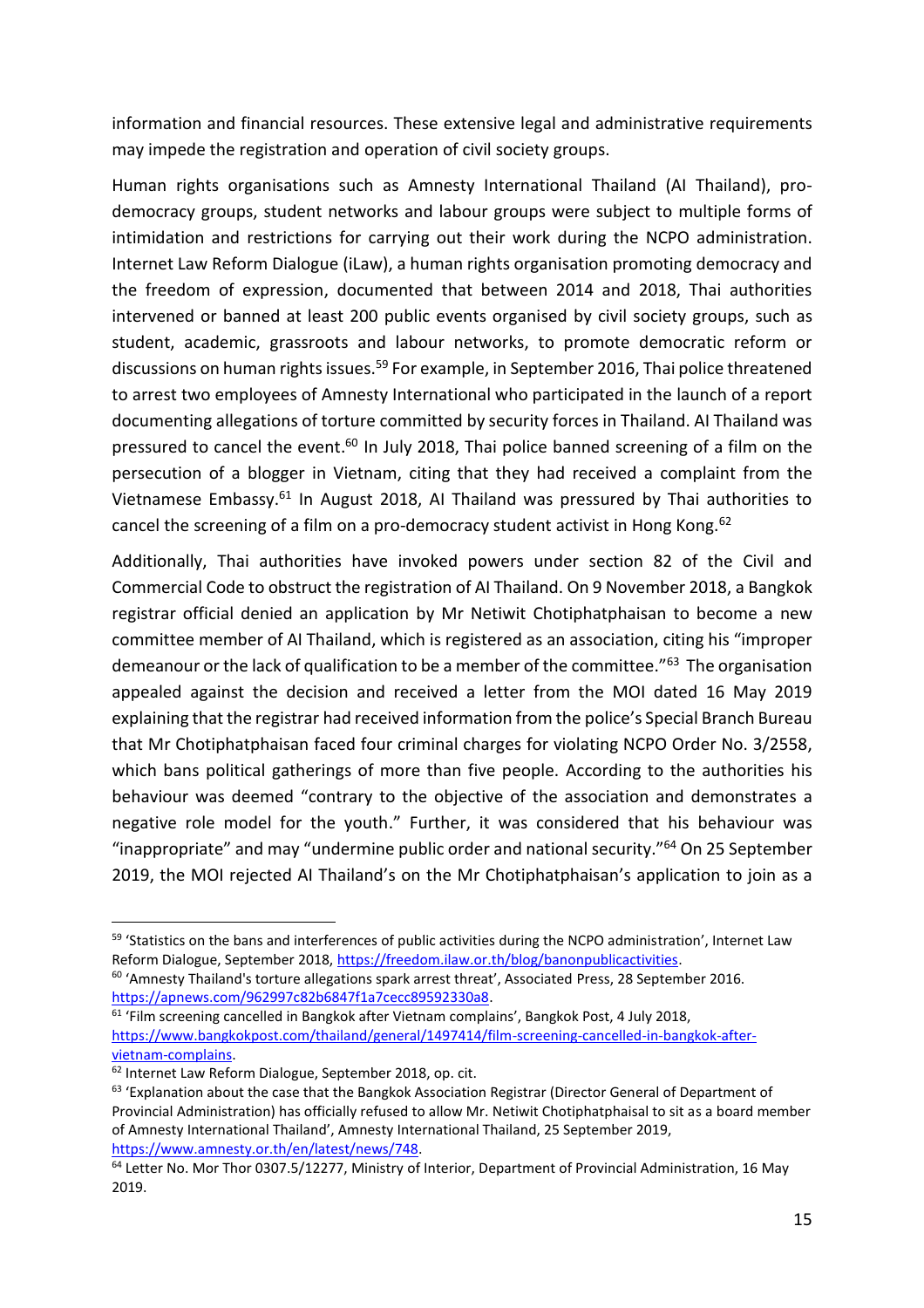committee member.<sup>65</sup> In October 2019, AI Thailand filed an administrative lawsuit contesting the legality of the MOI decision.<sup>66</sup>

Under the NCPO administration, the registrar official and the police Special Branch Bureau increasingly monitored the activities of organisations that had already completed registration, summoned their representatives and requested visits to their offices. 67

International non-governmental organisations (INGOs) have been monitored and regulated by Thai authorities. The MOL published a ministerial regulation on the operation of INGOs in Thailand, B.E. 2541 (1998), and a Regulation of the Committee to review the operation of INGOs, B.E. 2543 (2000), which regulates the registration, operation and establishment of regional offices of an INGO. An INGO must obtain a permit to operate from the national committee on the operation of INGOs, which is chaired by the MOL. An operational permit is subjected to review every two years.<sup>68</sup> INGOs must report on their activities every six months and their activities cannot contravene public order or public morals or undermine national security or foreign relations with other countries.<sup>69</sup> A foreign worker who wishes to work with an INGO must obtain a work permit; the national committee on the operation of INGOs, determines how many of these are given.<sup>70</sup> The regulation also authorises members of the national committee to conduct field visits and inspect the offices and activities of INGOs and to consult with national security agencies to cross-examine the profile and behaviour of employees of an INGO.<sup>71</sup>

These procedures and requirements are used in some cases to deter the operation of INGOs, particularly those working on civil and political rights. Based on interviews with representatives of INGOs, authorities have increased their monitoring activities and in some cases invoked the regulations on work permits for foreign workers to deter their operations and activities.<sup>72</sup> Several INGOs experienced significant delays in renewing their operation permits and obtaining work permits for their foreign staff members. <sup>73</sup> As observed by the UN Special Rapporteur on the rights to freedom of peaceful assembly and of association, the reporting requirements and "a periodic renewal of operating license, or even threats of

<sup>&</sup>lt;sup>65</sup> Letter No. Mor Thor 0307.5/25503, Ministry of Interior, Department of Provincial Administration, 23 September 2019.

<sup>66</sup> Amnesty International Thailand, 25 September 2019, op. cit.; interview with two representative of civil society groups, 19 and 21 May 2020.

 $67$  Interview with a representative of a civil society organisation, 21 May 2020.

 $68$  A ministerial regulation on the operation of an international non-governmental organization in Thailand B.E. 2541 (1998), articles 10,11 and 16.

<sup>69</sup> Ibid., articles 14 and 21.

<sup>70</sup> Ibid., article 15.

 $71$  A Regulation of the Committee to review the operation of the non-governmental international organisations B.E. 2543 (2000), articles 11 and 12.

 $<sup>72</sup>$  Interview with representative of civil society group, 21 May 2020.</sup>

<sup>&</sup>lt;sup>73</sup> Interviews with representatives of three civil society groups, 21 May 2020 and 17 June 2020.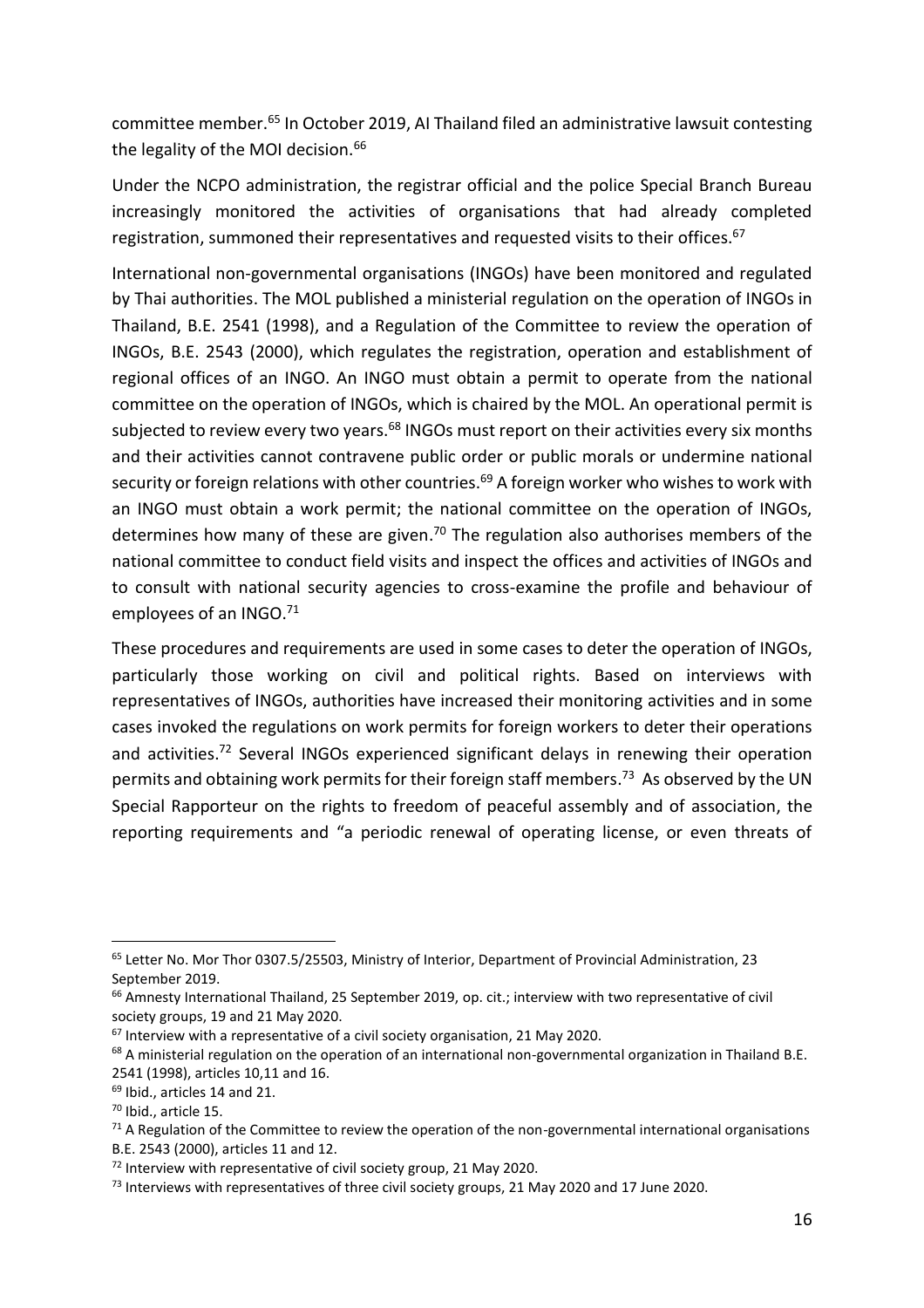deregistration can function as a control measure for States over civil society actors" and may affect the full functionality of their organisations.<sup>74</sup>

Based on these interviews, INGOs shared common concerns that the process to comply with government reporting requirements and the process of renewing operating licences is bureaucratic, burdensome, time-consuming and requires a substantive amount of resources. A small organisation with limited resources will have difficulties fulfilling these requirements.<sup>75</sup>

# **(2) Access to funding and other resources**

Local civil society groups face a variety of challenges when deciding to register formally. Support and advice from specialised lawyers have helped facilitate and expedite the registration process.<sup>76</sup> Civil society groups with legal knowledge and financial resources rarely experience difficulties during the registration process.<sup>77</sup>

Meanwhile, representatives of civil society groups working with people living in poverty such as small-scale farmers, people living in urban poverty and excluded groups such as Indigenous people, migrant workers and ethnic and religious minorities from the southern border provinces stated that the lack of resources to meet the requirements for the initial financial investment under the MOI's ministerial regulations poses a key challenge to local civil society groups that want to register as a foundation with the authorities.<sup>78</sup>

Several unregistered civil society groups identified the lack of resources, including financial resources, human resources and lack of legal and technological knowledge, as major obstacles in carrying out their work.<sup>79</sup> In particular, Indigenous and rural communities living in remote areas often have difficulties in communicating with their members as they are unable to access telephone networks, electricity and transport. <sup>80</sup> Due to a lack of financial resources and regular budgets, their work is carried out on a voluntary basis. Their lack of paid staff members affects the efficiency of their operations.<sup>81</sup>

Some civil society groups, such as those working with people living in poverty, prefer to continue working as informal networks in order to focus their efforts and resources on expanding and strengthening their grassroots networks.<sup>82</sup> They explained that with or without legal status their groups have continuously advocated and dialogued with Thai

 $74$  'Report of the Special Rapporteur on the rights to freedom of peaceful assembly and of association', UN General Assembly, UN Doc A/74/349, 11 September 2019. para.51.

<sup>&</sup>lt;sup>75</sup> Interviews with representatives of three civil society groups, 21 May 2020 and 17 June 2020.

 $76$  Interview with a representative of a civil society group, 2 June 2020.

<sup>77</sup> Interviews with representatives of four civil society groups, 19, 27 and 29 May 2020 and 2 June 2020.

 $78$  Interviews with representatives of four civil society groups, 20, 21, 27 and 29 May 2020; interview with representatives of two civil society groups, 11 June 2020.

 $79$  Interviews with representatives of two civil society groups, 27 and 29 May 2020; interviews with representatives of two civil society groups, 11 June 2020.

<sup>80</sup> Interviews with representatives of two civil society groups, 27 May 2020 and 11 June 2020.  $81$  Ibid.

<sup>&</sup>lt;sup>82</sup> Interview with a representative of a civil society group, 29 May 2020.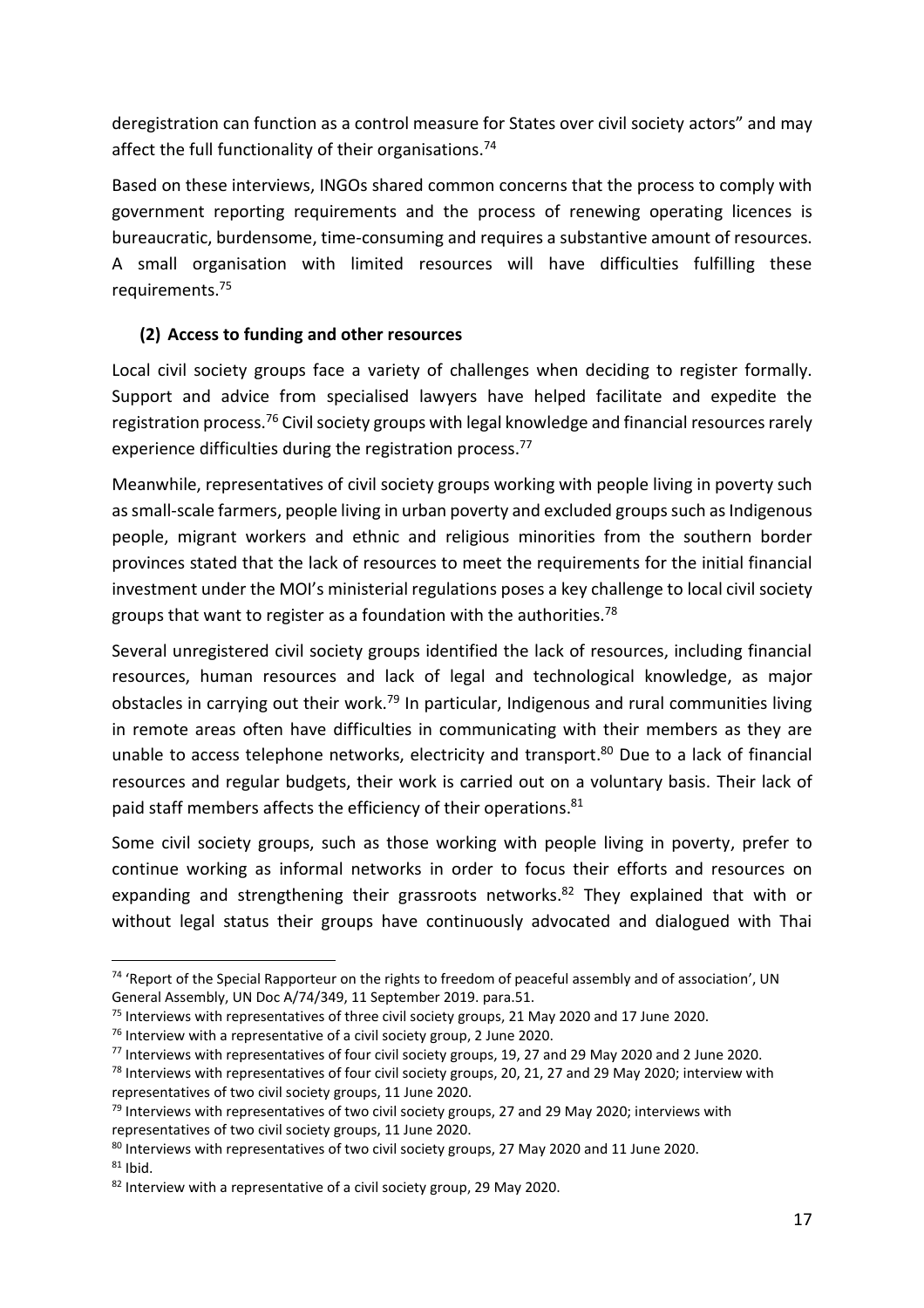authorities on issues such as the right to housing, social welfare, access to healthcare and the rights of people with disabilities. $83$  As a representative of a civil society group working with people living in poverty observed, "Our strength lies in our ability to mobilise people to take joint action. This is our negotiation leverage when we advocate with the authorities." 84

# **(3) Restrictions, threats, and intimidation**

Thai authorities have often enforced other restrictive laws and orders to curb both online and offline activism by civil society groups and government critics.<sup>85</sup> The authorities have used a variety of legal provisions, including NCPO orders, criminal defamation and sedition charges, the Computer Crimes Act (CCA) B.E. 2560 (2017), the Public Assembly Act B.E. 2558 (2015) and the Act on the Maintenance of the Cleanliness and Orderliness of the Country B.E. 2535 (1992), to restrict the rights to the freedoms of peaceful assembly and expression of civil society members.<sup>86</sup> These rights are indivisible and instrumental to the exercise of the right to the freedom of association. Members of CSOs should be able to gather, discuss and express their opinions in order to organise effectively without fear of retaliation and prosecution.

According to interviews with representatives of civil society groups, security forces, including the police and military, have engaged in intimidation and harassment in order to obstruct their activities and operation. For example, security forces often conduct both announced and unannounced visits to the offices of civil society groups, especially those working on civil and political rights.<sup>87</sup> Under the NCPO administration, leaders of CSOs working on civil and political rights and land and housing rights were summoned and subjected to arbitrary detention commonly known as 'attitude adjustment' sessions. <sup>88</sup> A local organisation was accused by authorities of being involved in money laundering from foreign countries and the authorities threatened to remove the organisation's registration if it continued to advocate for civil and political rights. 89

In another case, a student activist shared that security forces used both physical and psychological intimidation and harassment, such as verbal threats, daily surveillance and criminal prosecution, to foster a climate of fear among young people and their parents in order to curtail their participation in activism.<sup>90</sup> Members of civil society groups have been

<sup>&</sup>lt;sup>83</sup> Interviews with representatives of two civil society groups, 29 May 2020; interview with a representative of a civil society group, 2 June 2020.

<sup>&</sup>lt;sup>84</sup> Interview with a representative of a civil society group, 29 May 2020.

<sup>85 &#</sup>x27;Thailand: "They are always watching." Restricting freedom of expression online in Thailand', Amnesty International, 23 April 2020[, https://www.amnesty.org/en/documents/asa39/2157/2020/en.](https://www.amnesty.org/en/documents/asa39/2157/2020/en/)

<sup>86 &#</sup>x27;Restrictions and harassments remain: Public assemblies in January before the election', Thai Lawyers for Human Rights, 6 February 2019[, https://www.tlhr2014.com/?p=10794&lang=en](https://www.tlhr2014.com/?p=10794&lang=en); 'As if the NCPO never left: six years after the coup and the persistence of human rights violations', Thai Lawyers for Human Rights, 22 May 2020, [https://www.tlhr2014.com/?p=17808&lang=en.](https://www.tlhr2014.com/?p=17808&lang=en)

<sup>87</sup> Interviews with representatives from three civil society groups, 21 and 27 May 2020,

<sup>88</sup> Interviews with representatives from two civil society organisations, 27 and 29 May 2020.

 $89$  Interview with a representative from a civil society group, 21 May 2020.

<sup>90</sup> Interview with a student activist, 19 May 2020.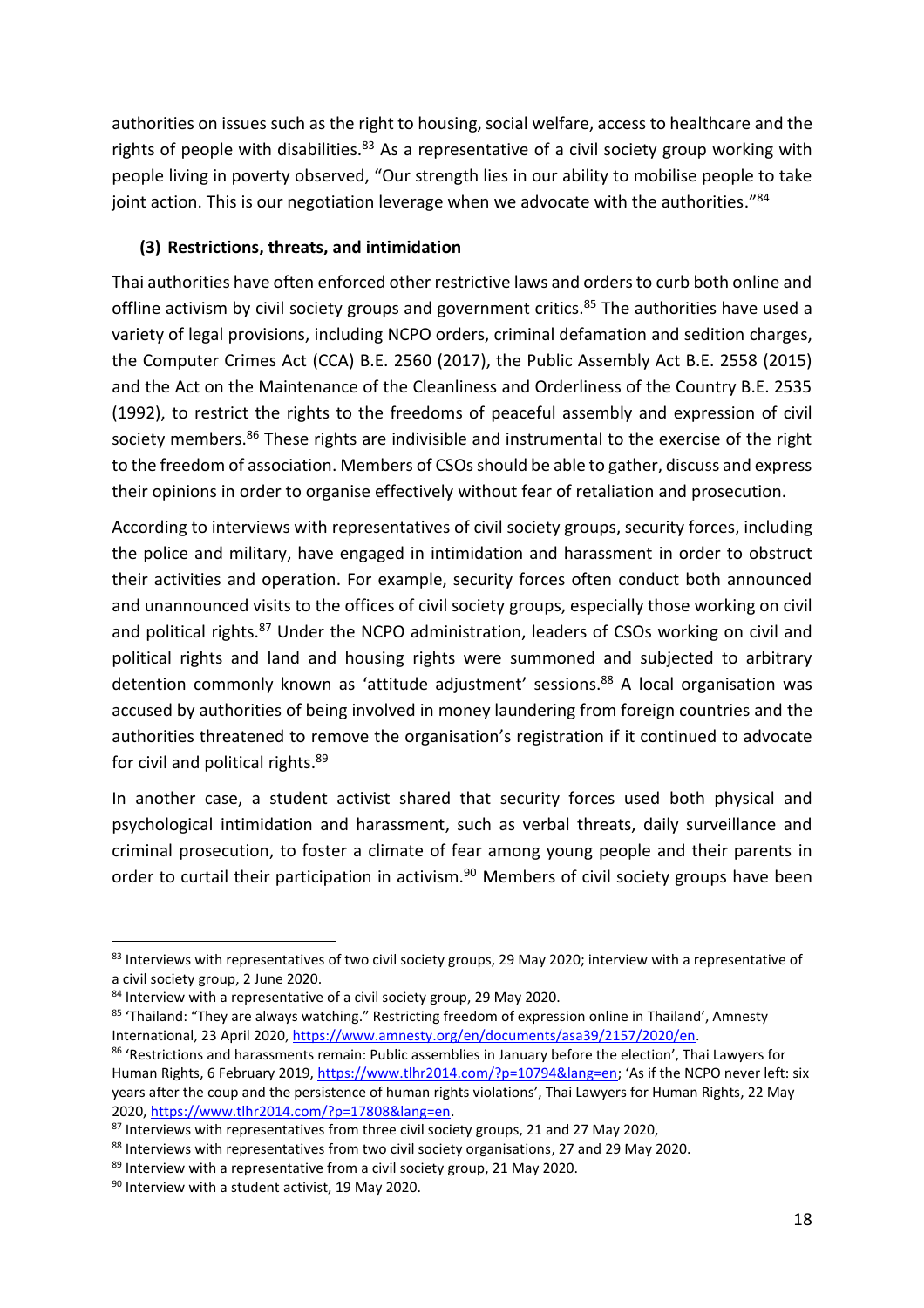labelled as 'radical' and 'traitors'. These public attitudes against the operation of civil society groups often led to activists and human rights defenders becoming isolated and marginalised.

According to desk research and interviews conducted with civil society representatives, another frequent and common tactic linked to the security forces are 'information operation' campaigns against activists and CSOs.<sup>91</sup> Individual activists have faced increasing online harassment, including a systematic distribution of disinformation against them or their organisations. They are often accused of 'working for foreigners', 'supporting criminals' and 'treason', and of being 'extremist organisations', 'radical groups' and 'illegal groups'.<sup>92</sup>

Civil society groups working with ethnic and religious minorities in the southern border provinces expressed concerns that online misinformation attacks and hate messages exacerbated social and religious divisions between local communities.<sup>93</sup>

Women human rights defenders are particularly vulnerable to attacks as they face derogatory and dehumanising online harassment based on their gender.<sup>94</sup> Women human rights defenders, particularly those advocating for the rights of the survivors of torture and working on enforced disappearances and the protection of civil and political rights in the southern border provinces, have been subjected to online intimidation, harassment and death threats, as documented by the UN Special Rapporteur on violence against women, its causes and consequences; the UN Special Rapporteur on the promotion and protection of the right to freedom of opinion and expression, the UN Special Rapporteur on the situation of human rights defenders in September 2017 and the and the Working Group on the issue of discrimination against women in law and in practice. <sup>95</sup> Activists targeted include Anchana Hemmina, Pornpen Kongkajornkiet and Angkhana Neelapaijit.

[https://www.bangkokpost.com/thailand/general/1867154/isoc-says-cyber-war-only-on-fake-news.](https://www.bangkokpost.com/thailand/general/1867154/isoc-says-cyber-war-only-on-fake-news) 92 Interviews with representatives from five civil society groups, 19, 21, 27 and 29 May 2020 and 11 June 2020.

<sup>93</sup> Interviews with representatives of two civil society groups, 27 May 2020, and 11 June 2020.

<sup>&</sup>lt;sup>91</sup> 'Opposition alleges army behind cyber attack on critics, hold PM responsible', Thai PBS World, 26 February 2020, [https://www.thaipbsworld.com/opposition-alleges-army-behind-cyber-attacks-on-critics-holds-pm](https://www.thaipbsworld.com/opposition-alleges-army-behind-cyber-attacks-on-critics-holds-pm-responsible/)[responsible](https://www.thaipbsworld.com/opposition-alleges-army-behind-cyber-attacks-on-critics-holds-pm-responsible/); 'ISOC says 'cyber war' only on fake news', Bangkok Post, 28 February 2020.

<sup>&</sup>lt;sup>94</sup> 'In harm's way: Women human rights defenders in Thailand', Observatory for the Protection of Human Rights Defenders, Protection International (PI), and the Asia Pacific Forum on Women, Law and Development (APWLD), July 2017, [https://www.fidh.org/IMG/pdf/thailand\\_report\\_-\\_in\\_harm\\_s\\_way\\_](https://www.fidh.org/IMG/pdf/thailand_report_-_in_harm_s_way_-_women_human_rights_defenders_in_thailand.pdf) women human rights defenders in thailand.pdf

<sup>95 &#</sup>x27;Communication from the Special Procedures of the UN Human Rights Council to Thailand', Office of the UN High Commissioner for Human Rights (OHCHR), UN Doc. AL THA 6/2017, 13 September 2017, <https://spcommreports.ohchr.org/TMResultsBase/DownLoadPublicCommunicationFile?gId=23325>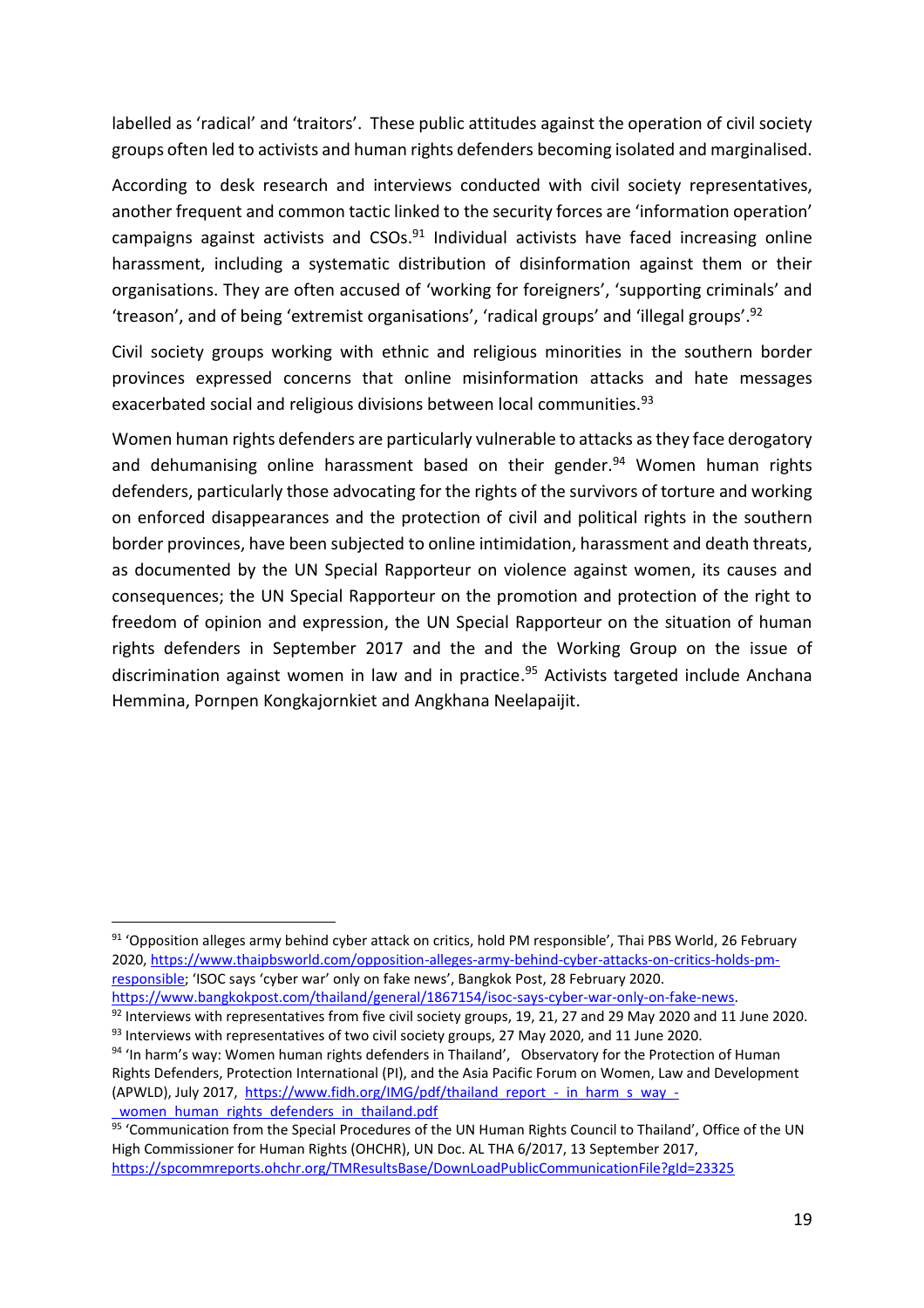<span id="page-19-0"></span>**II. Challenges to the enjoyment of the right to freedom of association among trade unions and the labour rights movement**

#### **(1) Legal and administrative barriers in registration**

Thailand has not ratified ILO Conventions 87 and 98 on the right to association, the right to organise and the right to engage in collective bargaining. Workers' rights to organise and collectively bargain with employers are shunned by the authorities and most businesses. Approximately 75 per cent of Thailand's approximately 38.3 million workers are not guaranteed the right to the freedom of association and collective bargaining under law.<sup>96</sup>

Thai laws allow limited forms of the right to the freedom of association and collective bargaining, falling short of international standards. Thai law restricts the rights to the freedom of association and collective bargaining for many classes of workers. For example, as noted by the UN Human Rights Committee, non-Thai nationals, workers in 'public organisations' and educational personnel in private and public universities do not have the right to form trade unions. <sup>97</sup> The Civil Service Act forbids all public sector workers and civil servants, at any level of government, from organising unions or engaging in collective bargaining. This includes healthcare providers, teachers and administrative employees.<sup>98</sup> Agricultural workers, seasonal workers and workers in the informal economy, who account for over half of Thailand's workforce, also have no guaranteed rights to form unions or bargain collectively.<sup>99</sup>

Section 88 of the LRA prohibits non-Thai nationals from establishing a trade union.<sup>100</sup> Additionally, section 101 of the LRA does not allow non-Thai nationals to be elected as board members of a trade union.<sup>101</sup> As highlighted by a report by the International Labour Rights Forum, this means that almost four million migrant workers in Thailand are not permitted to establish a trade union and face limitations in joining existing unions or engaging fully in collective bargaining processes. 102

Section 41 of SELRA also prohibits non-Thai nationals from registering a state enterprise labour union. Sections 42 and 43 of SELRA exclude temporary, seasonal and project-based workers employed by a state enterprise from membership of a state enterprise labour

<sup>&</sup>lt;sup>96</sup> National Statistical Office, Ministry of Information and Communication Technology, 2016, [http://web.nso.go.th/en/survey/lfs/data\\_lfs/2016\\_iep\\_Executive\\_Summary.pdf.](http://web.nso.go.th/en/survey/lfs/data_lfs/2016_iep_Executive_Summary.pdf)

<sup>97</sup> UN Doc E/C.12/THA/CO/1-2, op. cit., paras. 23-24.

<sup>&</sup>lt;sup>98</sup> 'Petition to remove Thailand from the list of eligible beneficiaries developing countries pursuant to19 USC § 2462(d) of the Generalized System of Preferences (GSP)', American Federation of Labor and Congress of Industrial Organizations (AFL-CIO), 13 November 2018, p.3.  $99$  Ibid.

<sup>100</sup> Labour Relations Act, op. cit., section 88.

<sup>101</sup> Ibid., section 101.

<sup>102 &#</sup>x27;Time for a Sea of Change: Why union rights for migrant workers are needed to prevent forced labour in the Thai seafood industry', International Labour Rights Forum, March 2020, p. 6.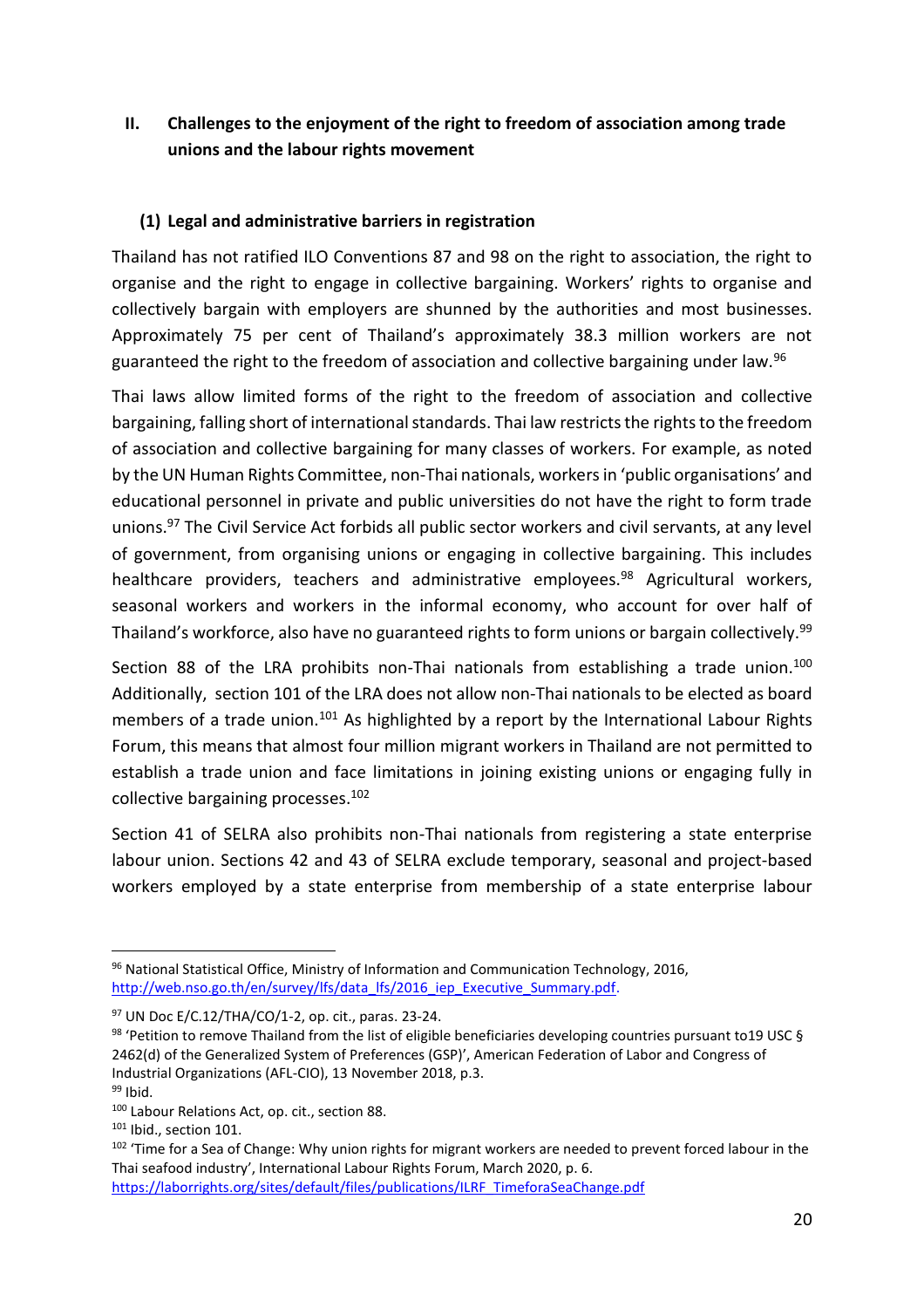union.<sup>103</sup> The exclusion of certain categories of workers under the LRA and SELRA from fully guaranteed legal rights to the freedom of association undermines their ability to mobilise and advocate for decent working conditions, wages and other benefits.

Further, the UN Committee on Economic, Social and Cultural Rights is concerned that under section 33 of the SELRA, all public sector employees do not enjoy the right to strike.<sup>104</sup> Section 77 of SELRA also imposes severe penalties of up to two years imprisonment and a fine of up to 40,000 Baht (approx. US\$1,300) for violating the ban on striking or for instigating a strike. Striking can be a vital tactic to help employees take on power imbalances with their employers and win leverage in negotiations. The general ban on the right to strike of all state enterprise employees and severe criminal penalties for violating the ban are inconsistent with the principles of the freedom of association as reiterated by the ILO Committee on Freedom of Association.<sup>105</sup>

# **(2) Criminal prosecution and retaliation by employers against workers' union leaders and members.**

There have been numerous attempts to divide workers and dissolve trade unions, to create division among workers and their representative organisations and to undermine the mobilisation and unionisation of workers in Thailand. Labour rights organisations have reported that the authorities are not taking steps to allow people to access their labour rights under international law, including the rights to the freedom of association, labour organising and collective bargaining.<sup>106</sup> There are well-documented acts of retaliation when workers try to exercise their right to the freedom of association, including when they hold meetings or take informal or spontaneous collective action, such as protesting against poor working conditions.<sup>107</sup> Thai courts have ruled that critical protection measures, including the prohibition of employers from dismissing or taking action against workers who join unions, organise a rally, file a complaint or lawsuit, submit a demand, or provide evidence to the government, apply only when a labour union is registered with the MOL. $^{108}$ 

When workers begin the process of registration, the MOL often contacts an employer to confirm that the workers are employees of the company. When the employer learns the names of the workers who are involved, employers can dismiss these workers legally since their union had not yet been registered, and there are cases of this happening.<sup>109</sup>

<sup>&</sup>lt;sup>103</sup> State Enterprise Labour Relations Act, op. cit., sections 42 and 43.

<sup>104</sup> UN Doc E/C.12/THA/CO/1-2, op. cit., paras. 23-24.

<sup>&</sup>lt;sup>105</sup> 'Report in which the Committee requests to be kept informed of development', Committee on Freedom of Association, ILO, Report No. 374, Case No. 3022 (Thailand), June 2014, paras. 614 and 616.

<sup>106</sup> AFL-CIO filed multiple petitions with the US Trade Representatives (USTR) since 2013 which argued that Thailand does not protect the rights of workers up to international standards. See AFL-CIO, op. cit., p.1. <sup>107</sup> Ibid., p.4.

 $108$  Ibid.

 $109$  Ibid.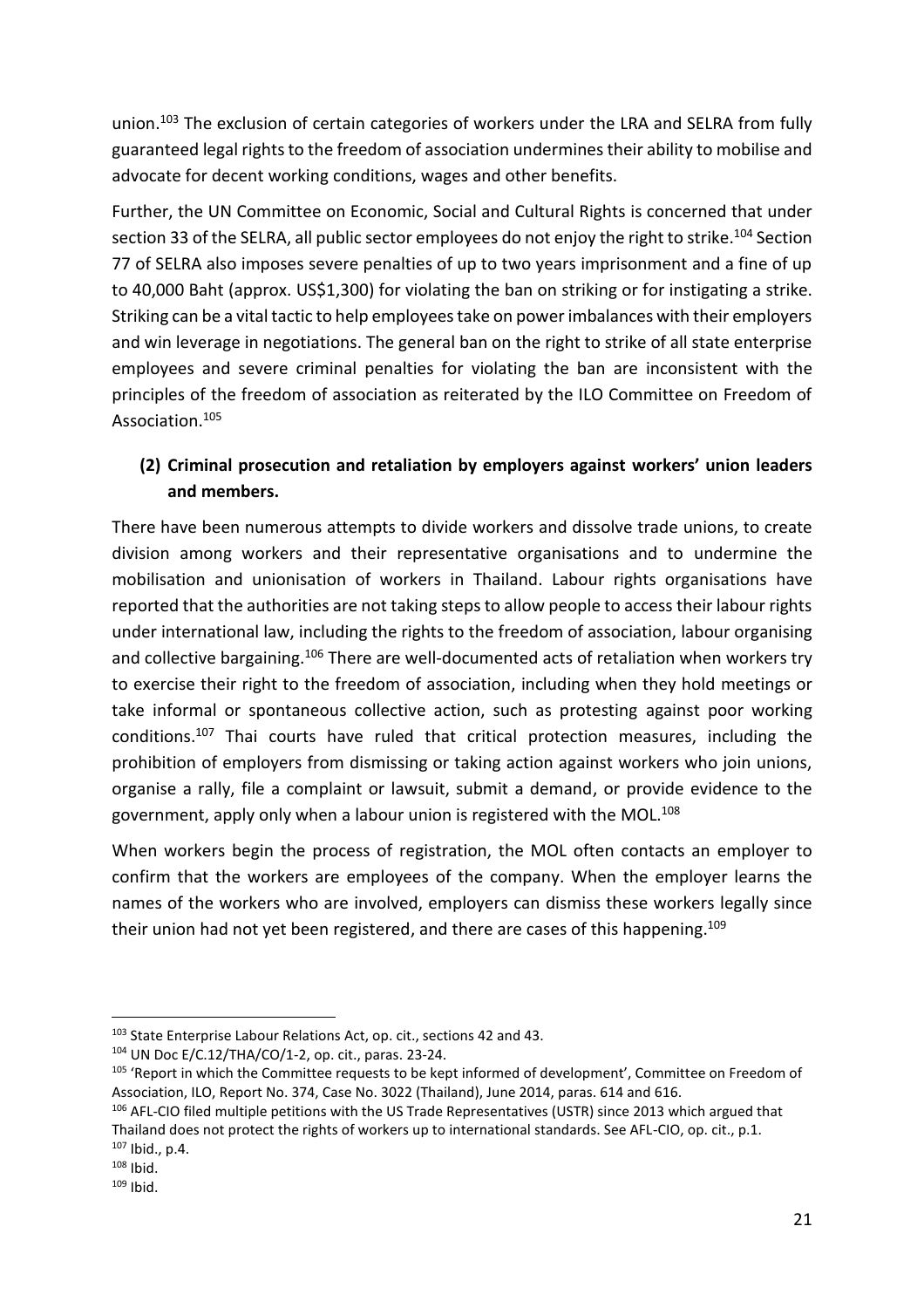One of the most evident examples of retaliation against union leaders and labour activists was the dismissal of six committee members of the State Railway Workers' Union of Thailand (SRUT) Hat Yai branch and seven SRUT leaders for their part in an occupational health and safety initiative launched after the Hua Hin train derailment in 2009, and the imposition of penalties against them for conducting an industrial action.<sup>110</sup> The Central Labour Court granted the State Railway of Thailand (SRT) permission to dismiss the 13 SRUT members and officials and ordered the seven SRUT leaders to pay 15 million Baht (approx. US\$500,000) plus 7.5 per cent annual interest accrued from the date of filing to compensate the SRT for damages during the industrial action.<sup>111</sup> In November 2018, SRT began enforcing its claims for a total of 24 million Baht (approx. US\$730,000) in damages against seven SRUT leaders.<sup>112</sup> In February 2019, the National Anti-Corruption Commission, an independent body established to investigate high-level government corruption, began to investigate SRUT leaders over their health and safety initiative. The Central Criminal Court for Corruption and Misconduct Cases are prosecuting the seven SRUT leaders for breach of official duties. If found guilty, they face a maximum of five years imprisonment.<sup>113</sup>

In another example, in 2019, Mitsubishi Electric's Thai subsidiary, Mitsubishi Electric Consumer Product Thailand, employed a series of anti-union measures to undermine their workers' rights to the freedom of association and collective bargaining.<sup>114</sup> The company ordered a lock-out against 1,800 workers who are members of the Confederation of Thai Electrical Appliances, Electronic Automobile and Metalworkers.<sup>115</sup> The company subjected workers who tried to form a union to a four-day military re-education camp, forced workers to sign a written document denouncing their union and dismissed union leaders for their legitimate trade union activities. 116

Criminal defamation charges and prosecutions have also been targeted at trade union activists, workers and human rights defenders for making public claims of labour rights. Criminal defamation, under section 326 of the Criminal Code, carries a maximum prison sentence of one year, a fine of up to 20,000 Baht (approx. US\$640), or both. Section 328 criminalises defamation "by means of publication" with up to two years imprisonment and a

<sup>110</sup> Committee on Freedom of Association, ILO, op. cit., para. 589.

<sup>111</sup> Ibid., para. 591.

<sup>112</sup> '2019 ITUC Global Rights Index: The world's worst countries for workers', International Trade Union Confederation, 2019, p.15, [https://www.ituc-csi.org/IMG/pdf/2019-06-ituc-global-rights-index-2019-report](https://www.ituc-csi.org/IMG/pdf/2019-06-ituc-global-rights-index-2019-report-en-2.pdf)[en-2.pdf.](https://www.ituc-csi.org/IMG/pdf/2019-06-ituc-global-rights-index-2019-report-en-2.pdf)

<sup>113</sup> 'Joint Letter to the Prime Minister of Thailand on Suspension of US Generalised System of Preferences', International Trade Union Confederation, European Trade Union Confederation, International Transport Workers' Federation and IndustriALL Global Union, 27 November 2019, [http://www.industriall](http://www.industriall-union.org/sites/default/files/uploads/documents/2019/THAILAND/joint_letter_ituc-itf-industrall-etuc_thailand_gsp_nov_2019.pdf)[union.org/sites/default/files/uploads/documents/2019/THAILAND/joint\\_letter\\_ituc-itf-industrall](http://www.industriall-union.org/sites/default/files/uploads/documents/2019/THAILAND/joint_letter_ituc-itf-industrall-etuc_thailand_gsp_nov_2019.pdf)[etuc\\_thailand\\_gsp\\_nov\\_2019.pdf.](http://www.industriall-union.org/sites/default/files/uploads/documents/2019/THAILAND/joint_letter_ituc-itf-industrall-etuc_thailand_gsp_nov_2019.pdf)

<sup>114</sup> 'IndustriALL filed complaint against Tokyo 2020 Olympic partner, Mitsubishi Electric', IndustriALL Global Union, 5 June 2019[, http://www.industriall-union.org/industriall-files-complaint-against-tokyo-2020-olympic](http://www.industriall-union.org/industriall-files-complaint-against-tokyo-2020-olympic-partner-mitsubishi-electric)[partner-mitsubishi-electric.](http://www.industriall-union.org/industriall-files-complaint-against-tokyo-2020-olympic-partner-mitsubishi-electric)

<sup>&</sup>lt;sup>115</sup> A lock-out is a legal term for the act of employers prohibiting employees to work temporarily due to a labour dispute.

<sup>116</sup> AFL-CIO, op. cit., p.12.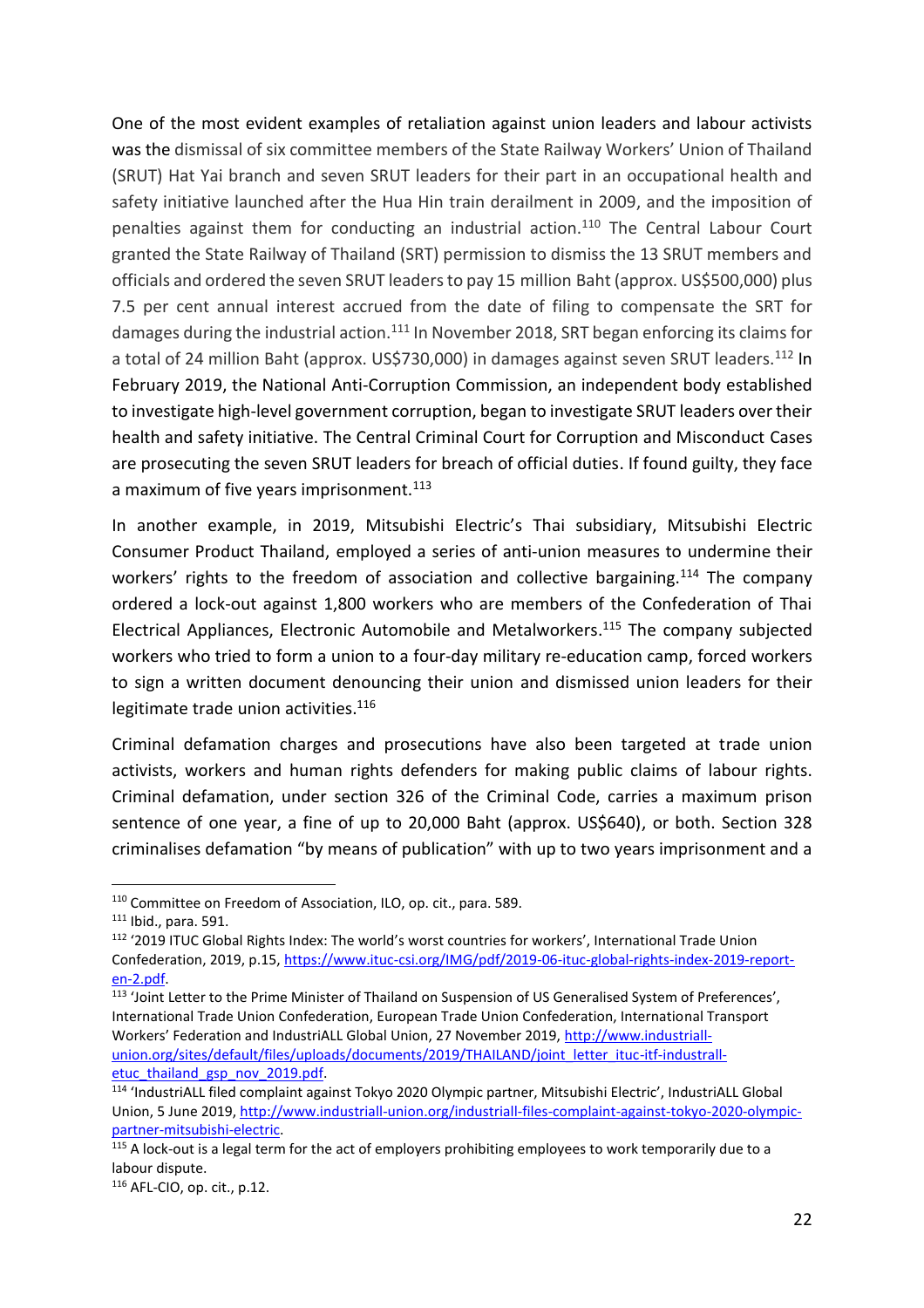fine of up to 200,000 Baht (approx. US\$6,400). The LRA and SELRA both contain broad exceptions that allow employers to bring criminal proceedings against workers and trade union leaders over what should be considered protected activities.<sup>117</sup> The law states that trade union members can be charged with a civil or criminal offence "for explaining and publicising the facts concerning a labour dispute... if the activities constitute criminal offenses in the nature of offenses against the employer's reputation."<sup>118</sup>

For instance, in October 2016, Thammakaset Company Limited, a Thai poultry farm, filed a criminal defamation complaint against 14 workers from Myanmar who were employed by the company and who had raised concerns with the National Human Rights Commission of Thailand over labour rights abuses and poor working conditions. In July 2018, the court dismissed the charge against the workers, citing that they had reported the abuses in good faith to defend their legitimate rights.<sup>119</sup> As of June 2020, Thammakaset filed a total of 39 civil and criminal complaints against 23 defendants including migrant workers, labour rights advocates and journalists. Fourteen lawsuits involved criminal defamation charges.<sup>120</sup>

During the second UPR cycle in 2016, the government of Thailand accepted a recommendation to review sections 326 and 328 of the Criminal Code and to align them with international human rights obligations.<sup>121</sup> Thailand also adopted a recommendation to implement the UN Guiding Principles on Business and Human Rights through the development and enforcement of the National Action Plan on Business and Human Rights. 122 However, Thai authorities have not taken effective steps to implement the amendment of legal provisions under the Criminal Code to prevent judicial harassment designed to silence activists and workers. The repression of the right to the freedom of expression by the government and businesses undermines the enabling environment for civil society and prevents groups from freely and publicly voicing their concerns.

<sup>117</sup> AFL-CIO, op. cit., p.10.

<sup>118</sup> Labour Relations Act, op. cit., section 99; State Enterprise Labour Relations Act, op. cit., section 58. <sup>119</sup> 'Thailand: Factsheet: Thammakaset vs. human rights defenders and workers in Thailand', The Observatory for the Protection of Human Rights Defenders, May 2019, p. 6, [https://www.fidh.org/IMG/pdf/obsthailande2019web.pdf.](https://www.fidh.org/IMG/pdf/obsthailande2019web.pdf)

<sup>&</sup>lt;sup>120</sup> 'Thailand: Thammakaset Watch', International Federation of Human Rights,

[https://www.fidh.org/en/issues/human-rights-defenders/thailand-thammakaset-watch#ancre2.](https://www.fidh.org/en/issues/human-rights-defenders/thailand-thammakaset-watch#ancre2) This page documents ongoing judicial harassment by Thammakaset Company against human rights defenders, workers and journalists.

 $121$  UN Doc A/HRC/33/16, op. cit., para.159.55.

<sup>122</sup> Ibid., para.158.49.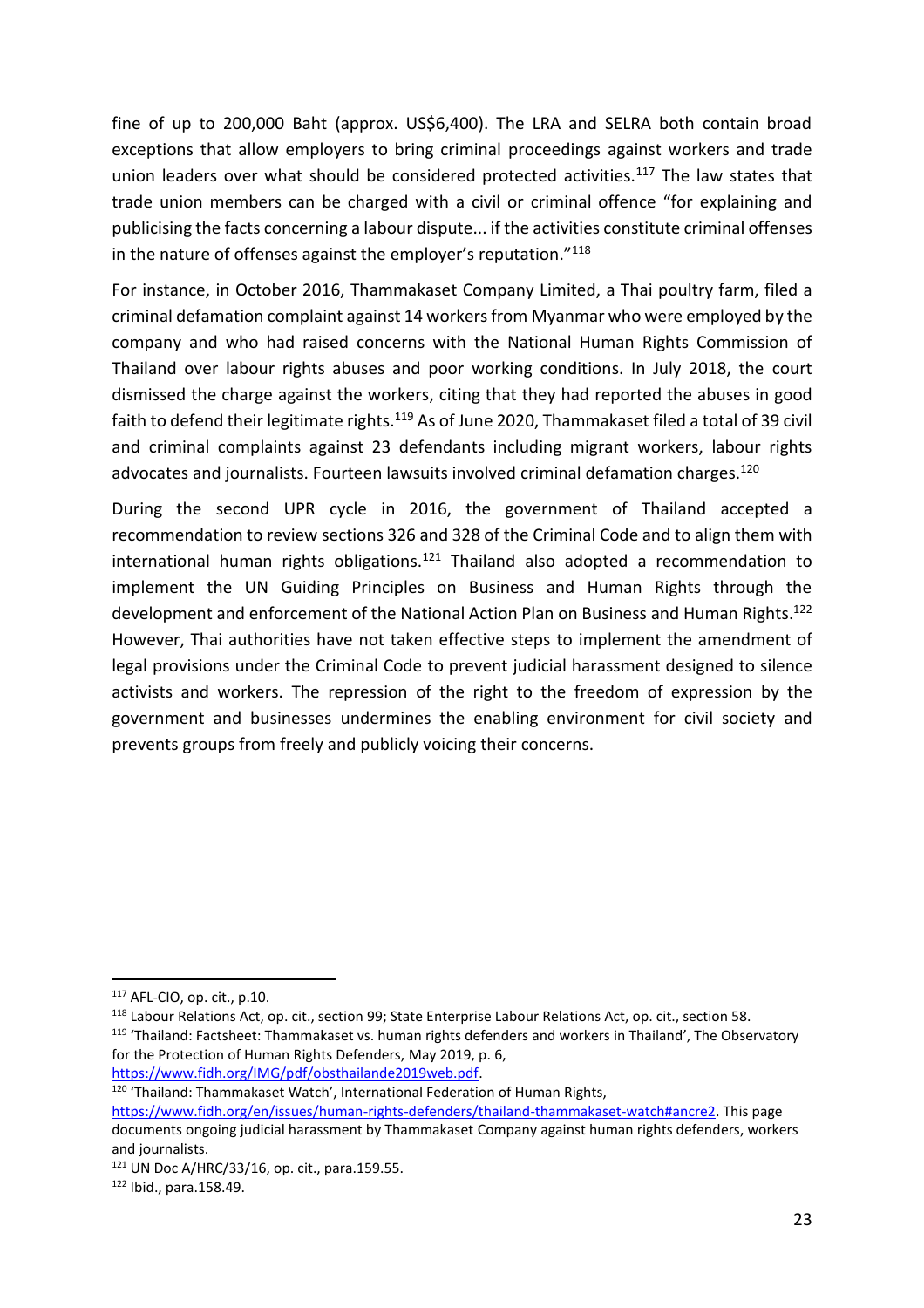# <span id="page-23-0"></span>**E. Freedom of association in the context of the COVID-19 pandemic**

In a national effort to control the COVID-19 outbreak, on 25 March 2020 Thai authorities imposed a nationwide state of emergency, effective from 26 March to 30 April 2020, with regulations that consequently restricted freedom of assembly, freedom of movement, and freedom of expression.<sup>123</sup>

Regulation No. 1 issued under Article 9 of the Emergency Decree banned gatherings and prohibited the "press release, distribution or dissemination of letters, publications or any means of communication containing texts which may instigate fear amongst the people or is intended to distort information" on the outbreak.<sup>124</sup> Regulations No. 2 and No. 3 imposed a curfew from 10pm to 4am, effective from 3 April 2020 throughout the country with exceptions for certain professionals.<sup>125</sup> An individual can face a prison sentence of up to two years and a fine up to 40,000 Baht (approx. US\$1,270) if found in violation of the curfew.<sup>126</sup> Workers providing public and healthcare services and "security guards, nightshift and factory workers, fishery, rubber farmers" are exempted from the nationwide curfew.<sup>127</sup>

The state of emergency has been extended six times, until 30 October 2020.<sup>128</sup> The government lifted the night time curfew on 14 June 2020.<sup>129</sup> On 31 July, the 13th Regulation under section 9 of the Emergency Decree 2005 was issued, which allowed freedom of assembly, previously restricted under the earlier regulation.

In interviews undertaken for this report, representatives of civil society groups stated that their activities and operations had been negatively affected to different degrees by the pandemic. Members or beneficiaries of their organisations have been disproportionately affected by the special security regulations invoked to fight the virus. In addition, excluded groups, such as people living with disabilities, people living in poverty and sex workers, were not able to access remedies provided by the state, including material assistance and emergency cash relief. In some cases, these excluded groups were able to receive humanitarian aid, albeit significantly delayed.<sup>130</sup>

Situations B.E. 2548 (2005) (No. 10), 12 June 2020,

<sup>&</sup>lt;sup>123</sup> Regulation issued under Section 9 of the Emergency Decree on Public Administration in Emergency Situation, 25 March 2020, op. cit.

<sup>&</sup>lt;sup>124</sup> Regulation issued under Section 9 of the Emergency Decree on Public Administration in Emergency Situation, 25 March 2020, op. cit.

<sup>125</sup> Regulation issued under Section 9 of the Emergency Decree on Public Administration in Emergency Situation 2 April 2020, op. cit.

 $126$  Regulation issued under Section 9 of the Emergency Decree on Public Administration in Emergency Situation B.E. 2548 (2005) No. 3, 10 April 2020[, https://ddc.moph.go.th/viralpneumonia/file/laws/laws\\_12.pdf.](https://ddc.moph.go.th/viralpneumonia/file/laws/laws_12.pdf)  $127$  Ibid.

<sup>128 &#</sup>x27;Thailand's emergency extended as it looks to ease tourist ban', The Straits Times, 29 September 2020. https://www.straitstimes.com/asia/se-asia/thailands-emergency-extended-as-it-looks-to-ease-tourist-ban <sup>129</sup> Regulation Issued under Section 9 of the Emergency Decree on Public Administration in Emergency

[http://www.ratchakitcha.soc.go.th/DATA/PDF/2563/E/138/T\\_0050.PDF](http://www.ratchakitcha.soc.go.th/DATA/PDF/2563/E/138/T_0050.PDF) 130 Interviews with representatives of three civil society groups, 29 May 2020 and 2 June 2020.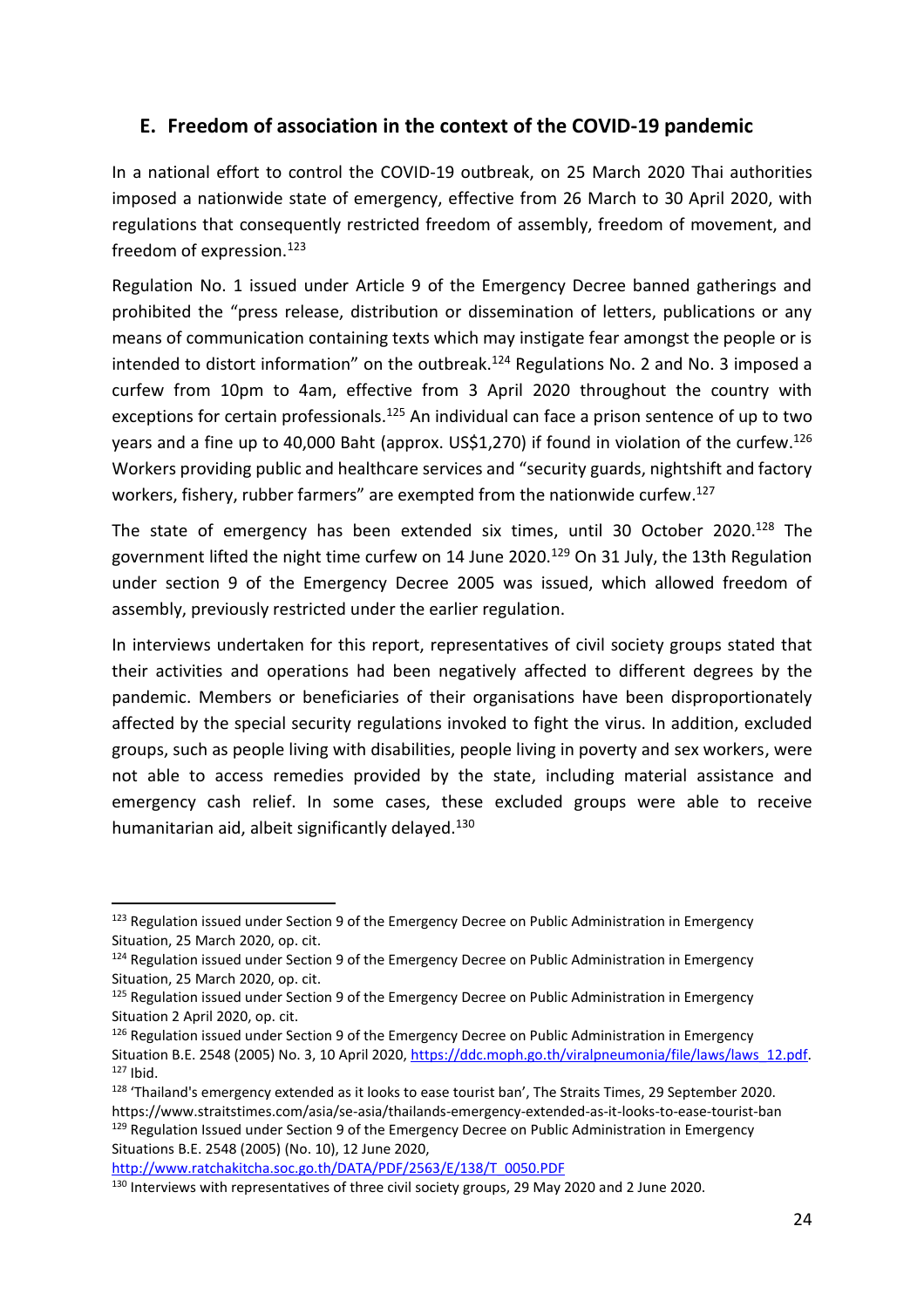Due to the ban on public gatherings, civil society groups registered as formal associations have not been able to organise a general assembly or an annual meeting, as required by national laws, to discuss the organisation's activities, financial reports and strategy.<sup>131</sup> A representative from a CSO working on labour rights expressed concerns that a legal provision that effectively bars trade unions from organising a general assembly will diminish workers' rights to the freedom of association and collective bargaining.<sup>132</sup>

Civil society groups that have resources and access to technology, including internet access, were able to conduct their meetings online and comply with working from home.<sup>133</sup> However, civil society groups that are working with excluded groups such as people living in poverty, Indigenous communities, small-scale farmers and migrant workers explained that they were unable to conduct online meetings or implement a work-from-home policy because the majority of their members do not have the knowledge, skills and access to technology.<sup>134</sup> Civil society groups working with excluded communities tend to rely on face-to-face meetings and gatherings to carry out their activities, and the government's ban on cross-provincial travel and a mandatory state quarantine if they travel between provinces prevented them from effectively engaging in their operations. 135

The authorities' strict night-time curfew and enforcement of the Emergency Decree have disproportionately affected the members of civil society groups working with people living with poverty, factory workers, small-scale farmers and migrant workers. For example, people living in poverty usually work daily-wage jobs or work in the informal sector, including as domestic workers, street vendors, security guards and construction workers, and have lost their incomes or have had difficulties commuting to work.<sup>136</sup> Some of these workers have been dismissed from work because of business closures or have been unable to carry out night shift duties, as the law requires a written document endorsed by a provincial authority to be presented to the authorities when requested. $^{137}$ 

A civil society representative working with factory workers and informal workers revealed that the organisation had received several reports of arrests and hefty fines against factory workers who were commuting home from their night shifts, including truck drivers and construction workers.<sup>138</sup> The official statistics from the Court of Justice demonstrate similar worrying trends: between 1 and 15 May 2020, 8,990 cases had been filed with the court for

<sup>131</sup> Interviews with representatives of three civil society groups, 27 May 2020 and 12 June 2020.

<sup>&</sup>lt;sup>132</sup> Interview with a representative of a civil society group, 12 June 2020.

<sup>133</sup> Interviews with representatives of three civil society groups, 19 and 29 May 2020 and 2 June 2020.

<sup>134</sup> Interviews with representatives of four civil society groups, 20, 27 and 29 May 2020 and 11 June 2020.

<sup>135</sup> Interviews with representatives of four civil society groups, 20, 27 and 29 May 2020 and 11 June 2020.

<sup>&</sup>lt;sup>136</sup> Interviews with representatives of two civil society groups, 20 and 29 May 2020.

<sup>&</sup>lt;sup>137</sup> Interviews with representatives of three civil society groups, 20 and 29 May 2020 and 12 June 2020.

<sup>&</sup>lt;sup>138</sup> Interview with a representative of a civil society group, 12 June 2020; 'Strange cases of emergency violations grow', Bangkok Post, 23 April 2020,

[https://www.bangkokpost.com/thailand/general/1906120/strange-cases-of-emergency-violations-grow.](https://www.bangkokpost.com/thailand/general/1906120/strange-cases-of-emergency-violations-grow)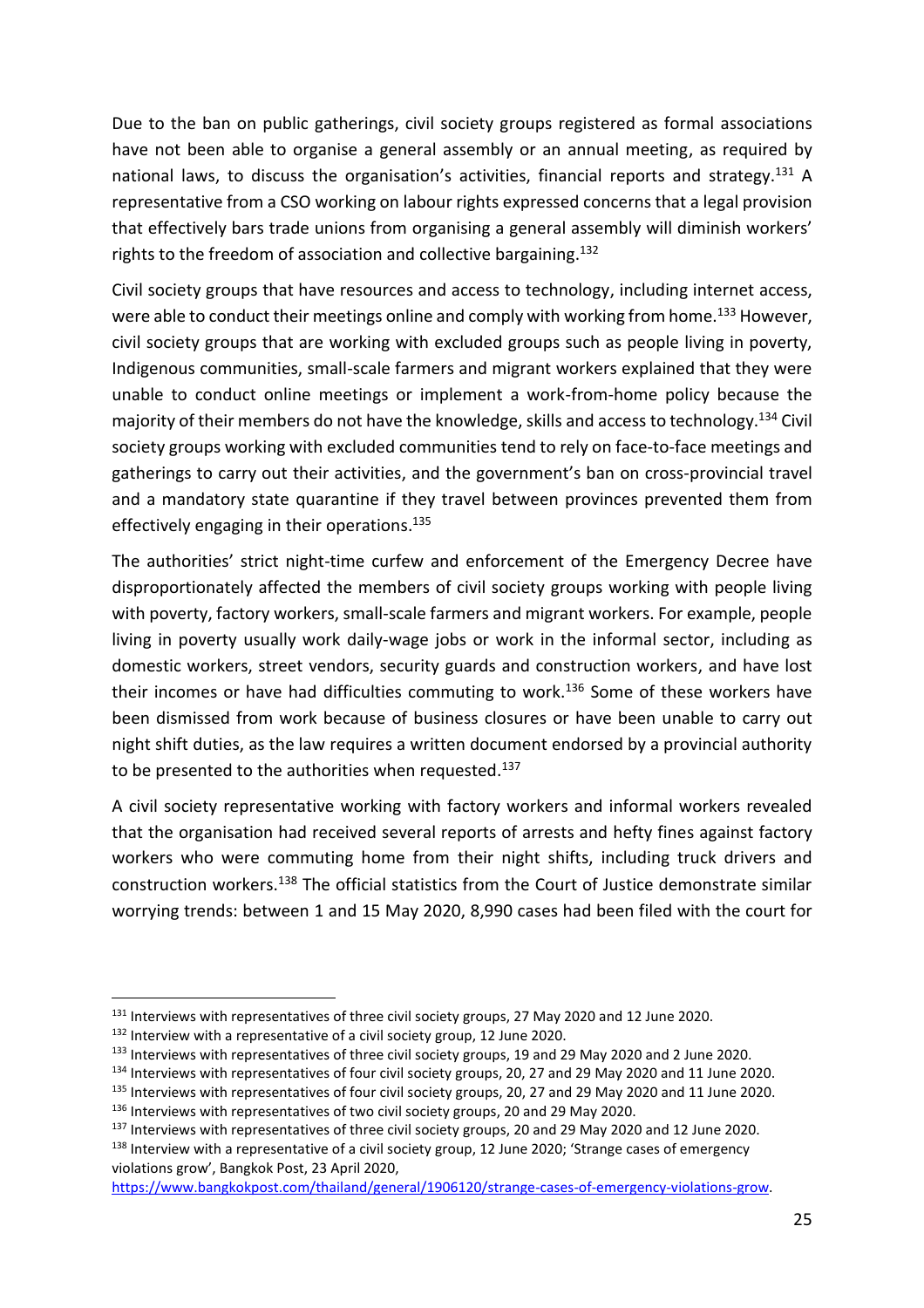violation of the regulations under the state of emergency. Under these cases, 12,116 people were convicted of violating the Emergency Decree. 139

A report by Thai Lawyers for Human Rights (TLHR), a Thai legal aid organisation, highlighted case studies and raised concerns over the prosecution of individuals who distributed food and relief packages to excluded groups during the pandemic.<sup>140</sup> The report revealed that police officers "issued regulations on food distribution, deeming all distribution without official cooperation or without proper preventative measures against the pandemic a violation of the ban on gatherings under the Emergency Decree."<sup>141</sup> As a consequence, people who distributed food and relief packages in public areas have been subjected to or threatened with prosecution for carrying out their humanitarian activities. 142

Recently, TLHR documented a case of six activists who took part in a peaceful demonstration in front of the Cambodian Embassy on 15 June 2020 demanding an investigation into the abduction of Mr Wanchalearm Satsaksit, a Thai political activist, from his residence in Cambodia on 4 June 2020. The six received a police summons stating that they violated the ban on public gatherings under the Emergency Decree.<sup>143</sup>

The UN Special Rapporteur on the rights to freedom of peaceful assembly and of association has warned that states have adopted new measures or increased reliance on provisions of laws already in place to penalise the spreading of 'false news' in relation to COVID-19.<sup>144</sup> Thai authorities have restricted the freedom of expression, particularly with regard to the expression of online opinions on the government's response to the pandemic, including by increased online surveillance of critics. Authorities have charged critics under section 14 (2) of the CCA, which prohibits "putting into a computer system false computer data in a manner that is likely to cause panic in the public." If found guilty, the accused could face prison sentences of up to five years and a fine of up to 100,000 Bhat (approx. US\$3,050). On 23 March 2020, Danai Ussama was arrested for a Facebook post on the lack of COVID-19 airport screening and was subsequently charged under CCA section 14 (2).<sup>145</sup>

Thai authorities have been gathering the personal information of patients and their contacts on a massive scale in order to contain the local transmission of the virus. Rights groups have warned the government against the use of unwarranted and unchecked power to track and

<sup>&</sup>lt;sup>139</sup> 'The Secretary to the Court of Justice published statistics on the violations of Emergency Decree between 1 – 15 May 2020', The Court of Justice, 18 May 2020,

[https://www.coj.go.th/th/content/category/detail/id/8/iid/193207.](https://www.coj.go.th/th/content/category/detail/id/8/iid/193207)

<sup>140</sup> 'TLHR Overall Situation in April 2020', Thai Lawyers for Human Rights, 12 May 2020, [https://www.tlhr2014.com/?p=17667&lang=en.](https://www.tlhr2014.com/?p=17667&lang=en)

<sup>141</sup> Ibid.

 $142$  Ibid.

<sup>&</sup>lt;sup>143</sup> 'Thai police summoned six activists calling for justice for Wanchalerm, citing they have violated the Emergency Decree', Thai Lawyers for Human Rights, 13 June 2020, [https://www.tlhr2014.com/?p=18477.](https://www.tlhr2014.com/?p=18477) <sup>144</sup> 'States responses to Covid-19 threat should not halt freedoms of assembly and association', OHCHR, 14 April 2020[, https://www.ohchr.org/EN/NewsEvents/Pages/DisplayNews.aspx?NewsID=25788&LangID=E](https://www.ohchr.org/EN/NewsEvents/Pages/DisplayNews.aspx?NewsID=25788&LangID=E) <sup>145</sup> 'Thailand: Covid-19 clampdown on free speech', Human Rights Watch, 25 March 2020,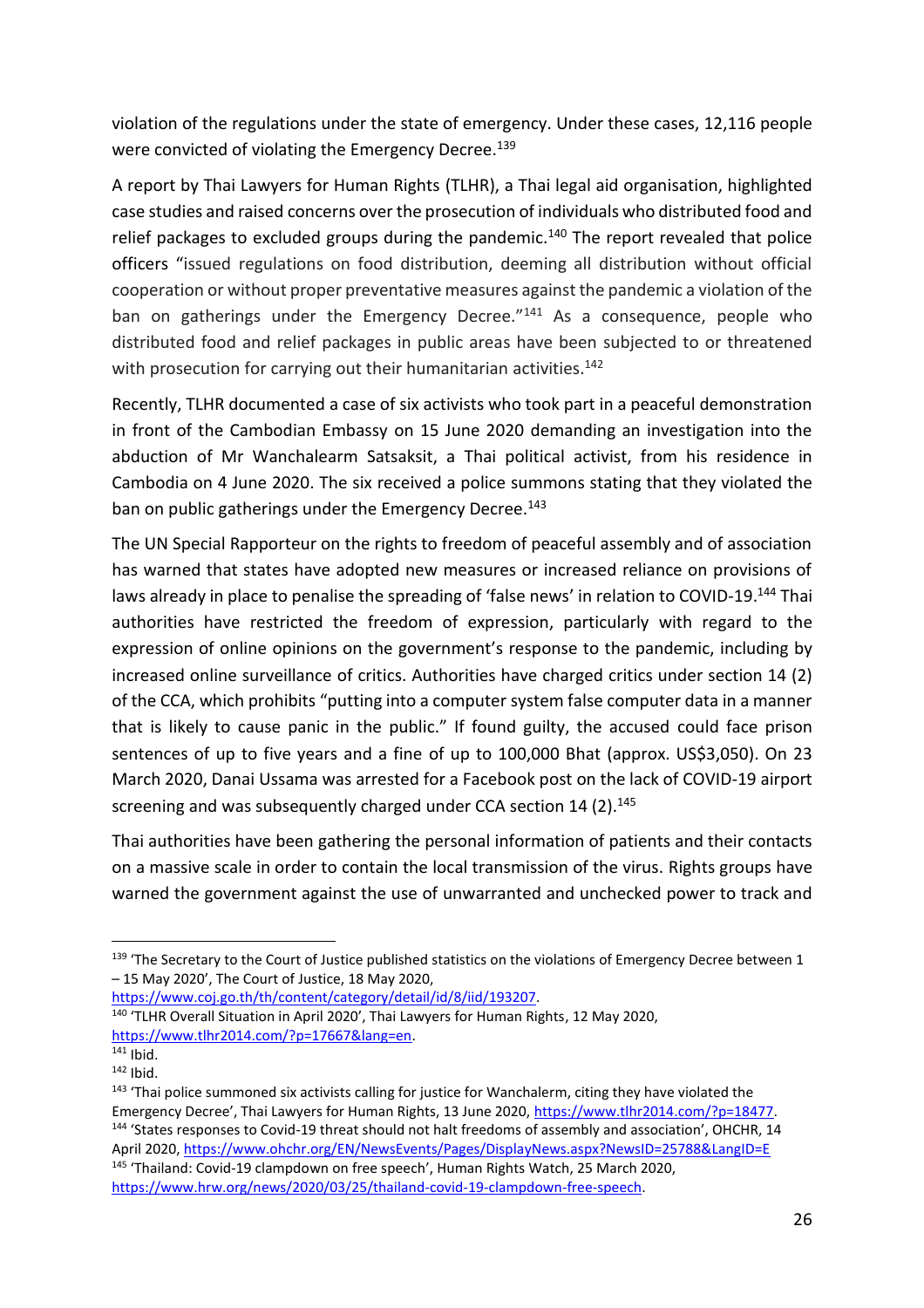monitor mobile phone activities of individuals.<sup>146</sup> Rights groups reiterate that surveillance and tracking measures must be legitimate, necessary, proportionate and non-discriminatory.<sup>147</sup> However, in June 2020, a leaked document circulated on social media revealed that the government COVID-19 response centre had shared mobile tracking data of individuals with the Ministry of Defence.<sup>148</sup> This disclosure prompted concerns that the government may implement indiscriminate mass surveillance and use this information to target dissidents.<sup>149</sup>

These cases highlight the problematic and excessively broad powers delegated to security officers under the Emergency Decree, and its application to criminalise free speech, peaceful assembly and other legitimate activities carried out by civil society groups. UN human rights experts have rightly cautioned states that "any emergency responses to the coronavirus must be proportionate, necessary and non-discriminatory… and should not be used as a basis to target particular groups, minorities, or individuals. It should not function as a cover for repressive action under the guise of protecting health nor should it be used to silence the work of human rights defenders."<sup>150</sup> The UN Special Rapporteur on the rights to freedom of peaceful assembly and of association has stressed that in many cases, measures on restricting public gatherings and freedom of movement have been designed and adopted without consultations with CSOs. As a result, "these measures are being enforced in a discriminatory manner, with opposition figures and groups, together with vulnerable communities, constituting prime targets." 151

# <span id="page-26-0"></span>**F. Recommendations to the Royal Thai Government**

This report calls on the Government of Thailand to create and maintain, in law and in practice, an enabling environment for civil society, in accordance with the rights enshrined in the ICCPR, ICESCR, the UN Declaration on Human Rights Defenders, UN Human Rights Council resolutions 22/6, 27/5 and 27/31 and other human rights standards.

At a minimum, the following conditions should be guaranteed: the freedoms of association, peaceful assembly and expression, the right to operate free from unwarranted state interference, the right to communicate and cooperate, the right to seek and secure funding, and the state's duty to protect.

<sup>&</sup>lt;sup>146</sup> 'Thai authorities' COVID-19 response must not lead to unwarranted restrictions on human rights', Amnesty International, 27 March 2020,

[https://www.amnesty.org/download/Documents/ASA3920422020ENGLISH.PDF.](https://www.amnesty.org/download/Documents/ASA3920422020ENGLISH.PDF)  $147$  Ibid.

<sup>148</sup> 'Govt denies phone tracking', Bangkok Post, 9 June 2020,

[https://www.bangkokpost.com/thailand/general/1931432/govt-denies-phone-tracking.](https://www.bangkokpost.com/thailand/general/1931432/govt-denies-phone-tracking)

<sup>&</sup>lt;sup>149</sup> 'Thai coronavirus response center is sharing mobile tracking data with the Ministry of Defense', Thai Enquirer, 9 June 2020, [https://www.thaienquirer.com/14139/thai-coronavirus-response-center-is-sharing](https://www.thaienquirer.com/14139/thai-coronavirus-response-center-is-sharing-mobile-tracking-data-with-the-ministry-of-defense/)[mobile-tracking-data-with-the-ministry-of-defense.](https://www.thaienquirer.com/14139/thai-coronavirus-response-center-is-sharing-mobile-tracking-data-with-the-ministry-of-defense/)

<sup>150</sup> 'COVID-19: States should not abuse emergency measures to suppress human rights – UN experts', OHCHR, 16 March 2020, [https://www.ohchr.org/EN/NewsEvents/Pages/DisplayNews.aspx?NewsID=25722.](https://www.ohchr.org/EN/NewsEvents/Pages/DisplayNews.aspx?NewsID=25722)

<sup>151</sup> OHCHR, 14 April 2020, op. cit.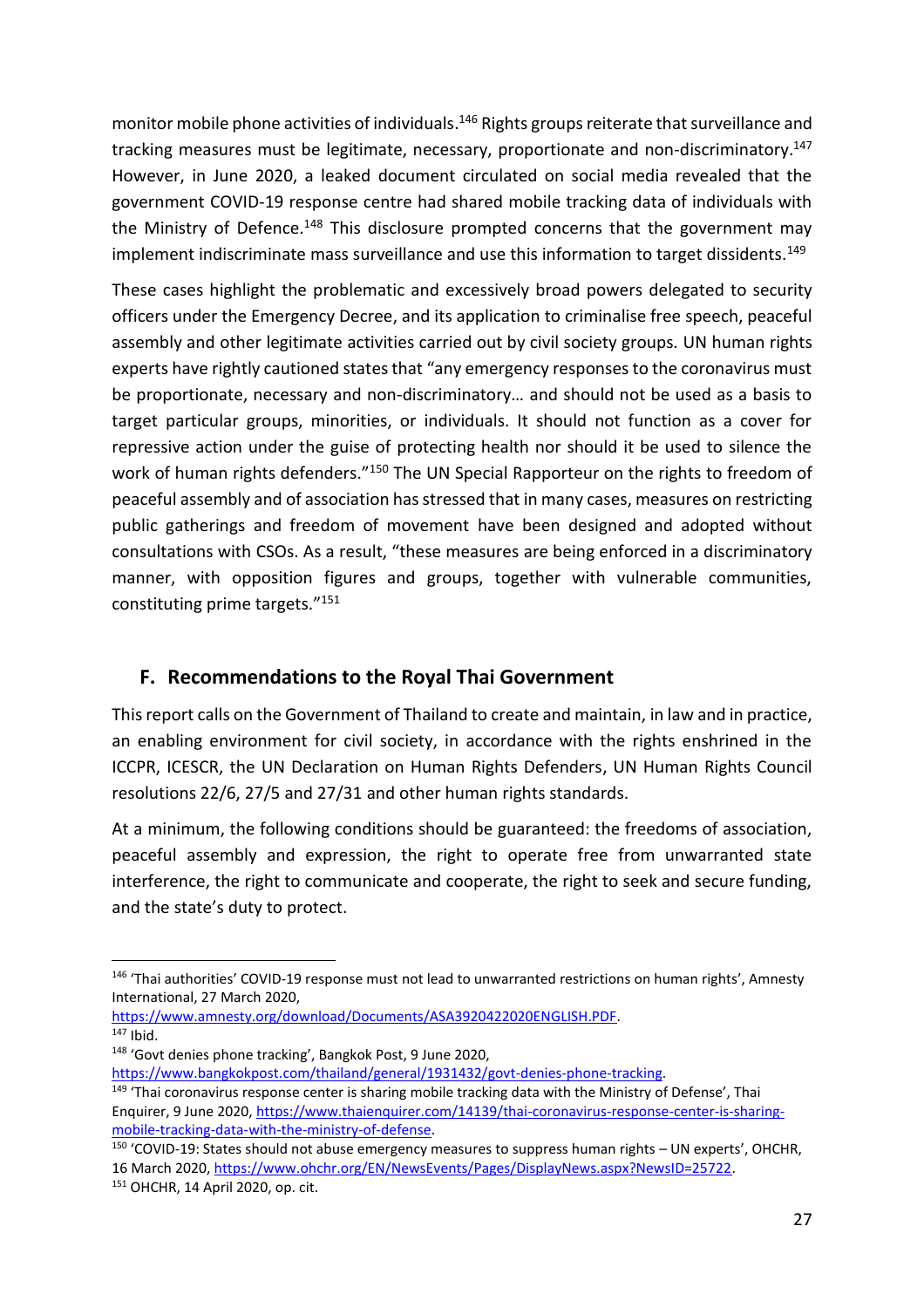#### <span id="page-27-0"></span>**I. Regarding the freedom of association**

As recommended by the UN Special Rapporteur on the rights to freedom of peaceful assembly and of association, the right to the freedom of association applies to both formal and informal associations and does not require that a group be registered. Allowing unregistered associations is not only fundamental to a conducive enabling environment for civil society but is also essential to support civic participation.<sup>152</sup> In the light of this, the following specific recommendations are made:

- Take measures to foster a safe, respectful and enabling environment for civil society, including by removing legal, political, economic and social barriers that unwarrantedly limit the right to freedom of association.
- Revise the Ministerial Regulations on Registration of Foundation and Association so as to minimise the costs required to register a foundation and to facilitate a registration procedure that can be easily accessed by people from excluded groups.
- Revise existing national labour laws, including the LRA and SERLA, to guarantee the rights of all workers to effective and autonomous trade unions:
	- Remove legal provisions that discriminate against or exclude migrant workers, informal workers and public sector workers from exercising the right to form and join a trade union. 153
	- Revise SELRA to recognise the right to strike of state enterprise workers who do not provide essential services, in line with the ICESCR and relevant ILO standards.<sup>154</sup>
	- Increase legal protection measures for union members and their leaders, including protection from being dismissed or otherwise discriminated against for any activities related to forming a union or engaging in union-related activities, such as collective bargaining or exercising the right to strike.
- Ratify ILO Conventions 87 (Freedom of Association) and 98 (Right to Organise and Collectively Bargain) and bring national laws into compliance with these standards.
- Ratify the International Convention on the Protection of the Rights of All Migrant Workers and Members of Their Families
- Ensure the meaningful participation of stakeholders in decision-making processes of laws, policies and measures to strengthen and support civil society including by providing financial support and ensuring a safe physical space for gatherings. 155

# <span id="page-27-1"></span>**II. Regarding the protection of human rights defenders**

• Ensure that civil society activists, human rights defenders and journalists are provided with a safe and secure environment in which they can carry out their work.

<sup>152</sup> UN Doc A/74/349, op. cit., para. 49.

<sup>153</sup> UN DOC E/C.12/THA/CO/1-2, op. cit., paras. 23-24.

 $154$  Ibid.

<sup>155</sup> Interview with a student activist, 19 May 2020.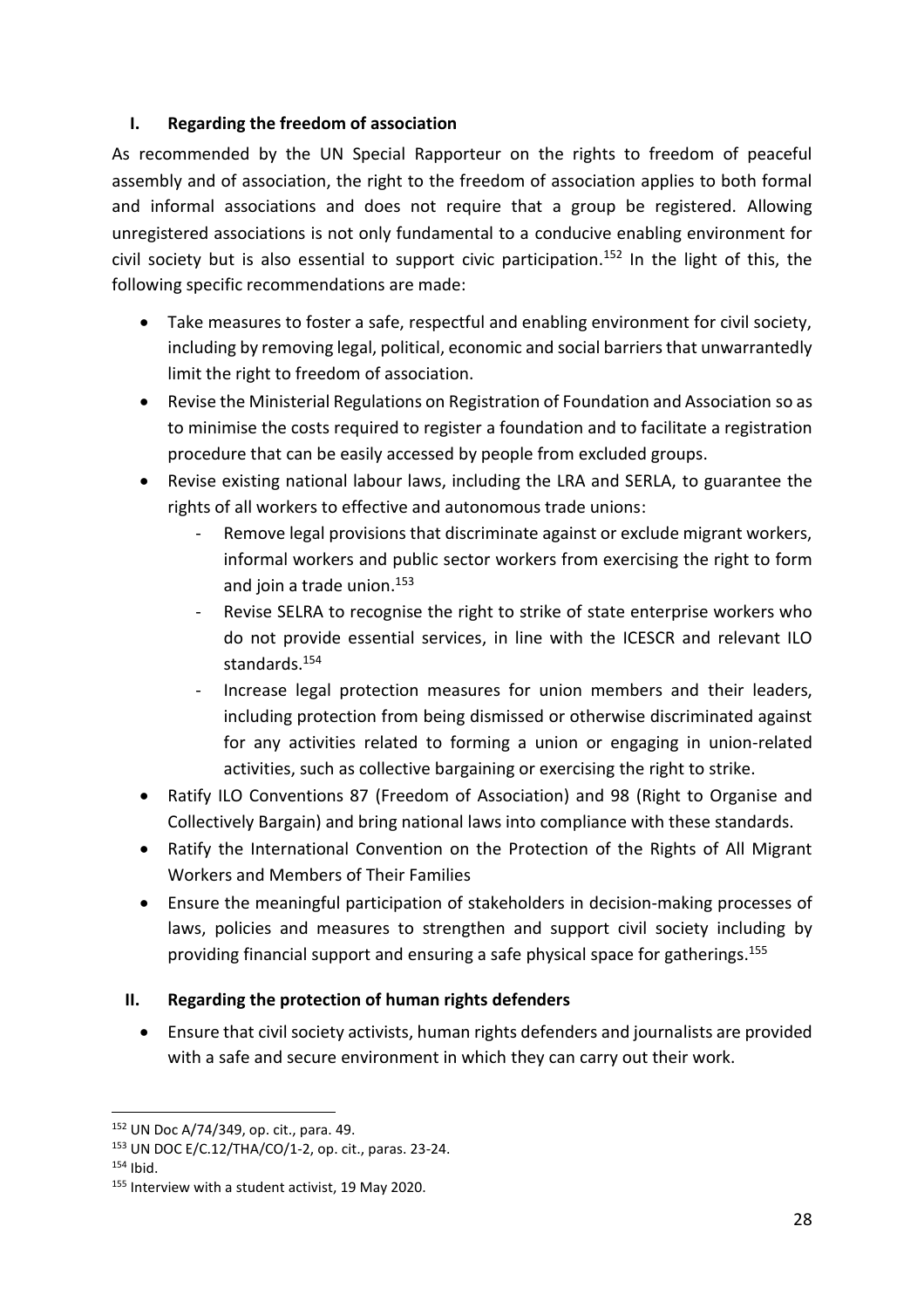- Protect CSOs and human rights defenders that seek to engage in public interest issues from retaliation and interference from the state and businesses.
- Conduct impartial and thorough investigations into all reports of threats, intimidation, harassment and attacks against human rights defenders, both online and offline, with a view to bringing the perpetrators to account.
- Repeal or amend sections 326 to 328 of the Criminal Code to decriminalise defamation.
- Review the CCA to ensure that ambiguous provisions relating to national security are clearly defined or removed, so they cannot be applied in an arbitrary manner to stifle legitimate and peaceful expression.
- Implement Thailand's commitments under the National Action Plan on Business and Human Rights and the National Human Rights Action Plan to guarantee the safety and security of human rights defenders.
- Refrain from engaging in online information campaigns that vilify human rights defenders and civil society groups that legitimately carry out their activities.

# <span id="page-28-0"></span>**III. Regarding the protection of human rights during the COVID-19 pandemic**

- Review the government's use of emergency powers to address the COVID-19 pandemic to ensure they are temporary, exceptional, proportionate, necessary and non-discriminatory and are not used to arbitrarily restrict rights such as the freedom of expression and freedom of information.<sup>156</sup>
- Ensure that the powers of authorities to track and monitor mobile phone activity are in conformity with human rights principles. The government must protect the personal information of individuals, and any surveillance or tracking measures must meet the test of being legitimate, necessary, proportionate and non-discriminatory.<sup>157</sup>
- Drop all criminal proceedings under the Emergency Decree and other criminal charges against all individuals for peacefully exercising their rights in line with Thailand's international human rights obligations.
- Review legal provisions under the Emergency Decree so as to remove broad and unchecked powers to arrest and detain suspects in contradiction with the right to a fair trial and the right to legal counsel.
- Refrain from restrictions on the freedoms of association and expression online, including internet shutdowns and online censorship. Take measures to ensure that access to the internet extends to the entirety of the population and ensure that internet access is affordable, especially for excluded groups.

<sup>156</sup> Amnesty International, 27 March 2020, op cit.

<sup>157</sup> Ibid.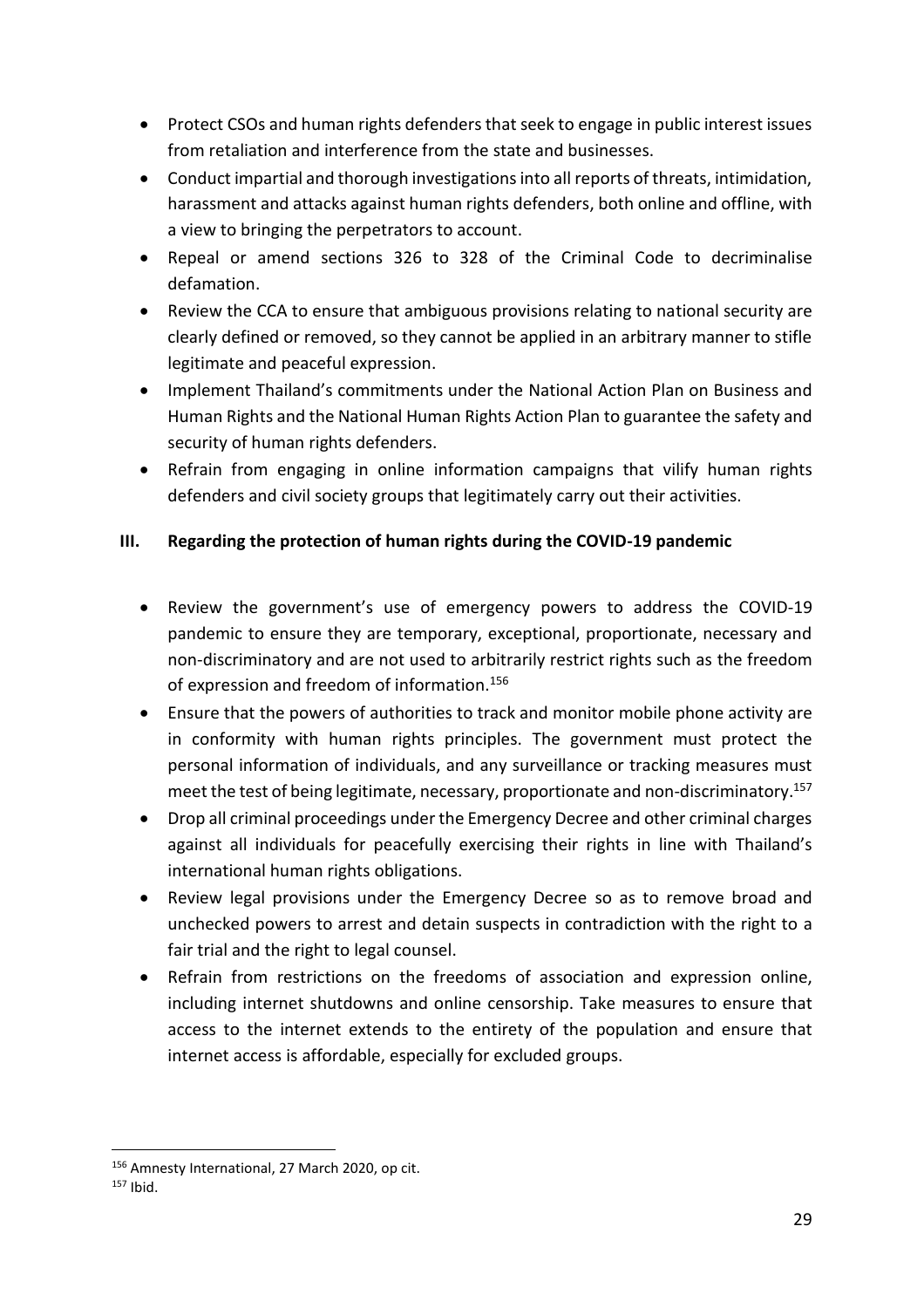# **Annex A**

Questions asked during the interviews with representatives of civil society groups.

Perception questions on the right to freedom of association*:*

- 1. Is the entity responsible for registering CSOs sufficiently funded and staffed?
- 2. Is registration easily accessible? E.g., are there sufficient locations/centres around the state for registering CSOs, or is the process all done electronically?
- 3. What non-legal and non-governmental barriers, such as slow or ineffective bureaucracies, inability to access funds, or difficulty buying/leasing property, affect the formation of CSOs?
- 4. To what extent is there a perception of excessive discretion, favouritism (political, ethnic, religious, etc.) and/or corruption in the registration process?
- 5. What level of oversight does the government have over CSOs? Extensive, moderate, or light?
- 6. In practice, do the legal and administrative requirements referred to above act as impediments to the productive operation of CSOs? Are they helpful to the daily operation of CSOs?
- 7. Are there non-legal grounds that, in practice, the government uses or cites to terminate or dissolve a CSO? In practice, how have such terminations been conducted: according to the law or otherwise?
- 8. Is there a history of state harassment of CSOs for allegedly not adhering to administrative and/or legal requirements? Is there a history of state harassment of CSOs for other reasons or in general?
- 9. Have taxes been used by the state as a form of repression of CSOs practices? If yes, how so?
- 10. Is CSOs financial sustainability affected by taxes, duties and/or fees? Do taxes, duties and/or fees facilitate or impede CSOs in achieving sustainability in their finances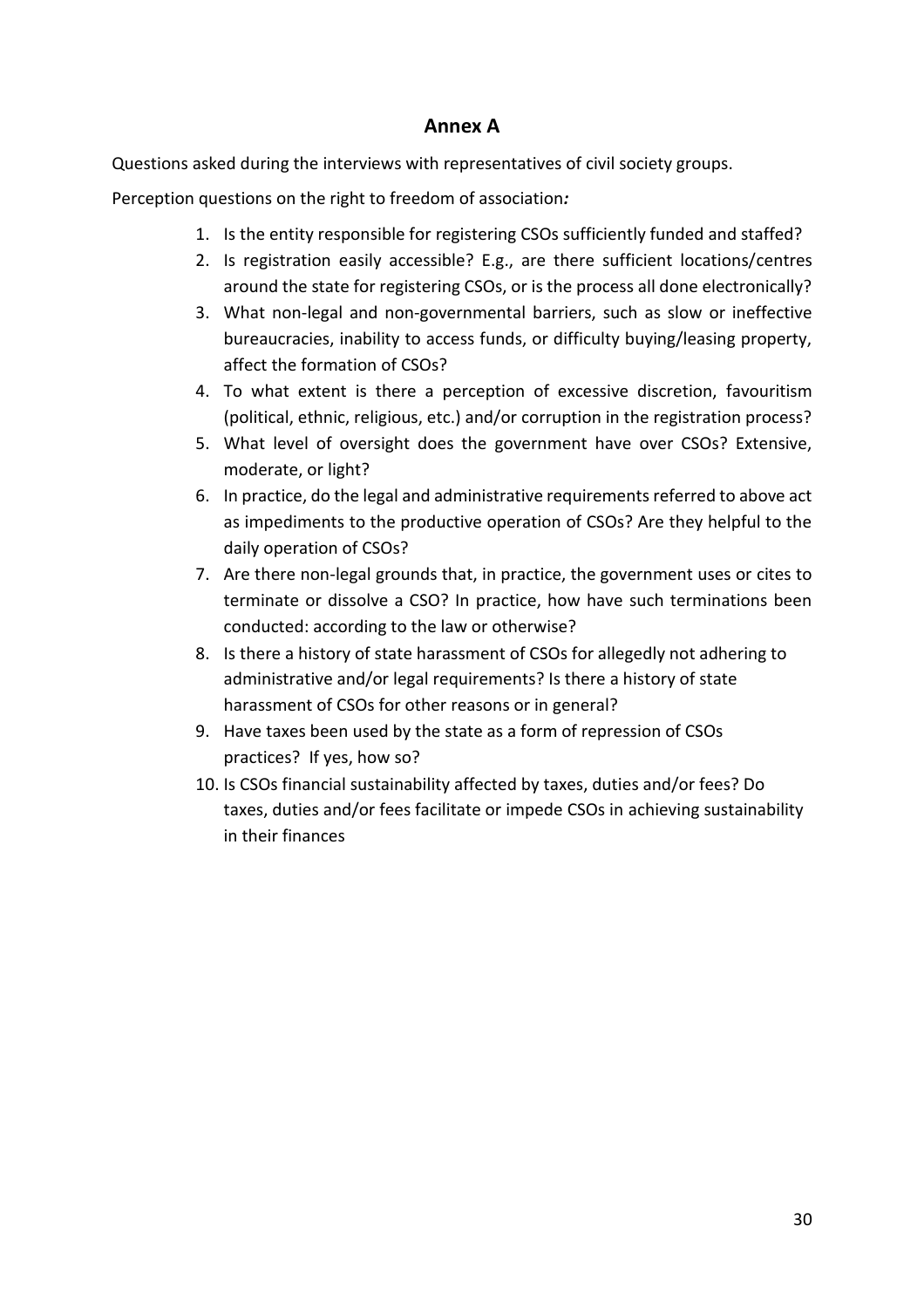*This report was authored by Sutharee Wannasiri and is part of the Enabling Environment National Assessments (EENA), an action-oriented research tool designed to assess the legal, regulatory and policy environment for civil society. The EENA is part of the Civic Space Initiative implemented by CIVICUS in partnership with the ARTICLE 19, International Center for Not-for-Profit Law (ICNL), and the World Movement for Democracy, with support from the Government of Sweden.*

*This publication is financed by the Government of Sweden. The Government of Sweden does not necessarily share the opinions here within expressed. The author bears the sole responsibility for the content*.

**Photo:** Thai labour groups rally outside the United Nations in Bangkok in March 2020 (Photo Credit: International Labor Rights Forum (GLJ-ILRF))